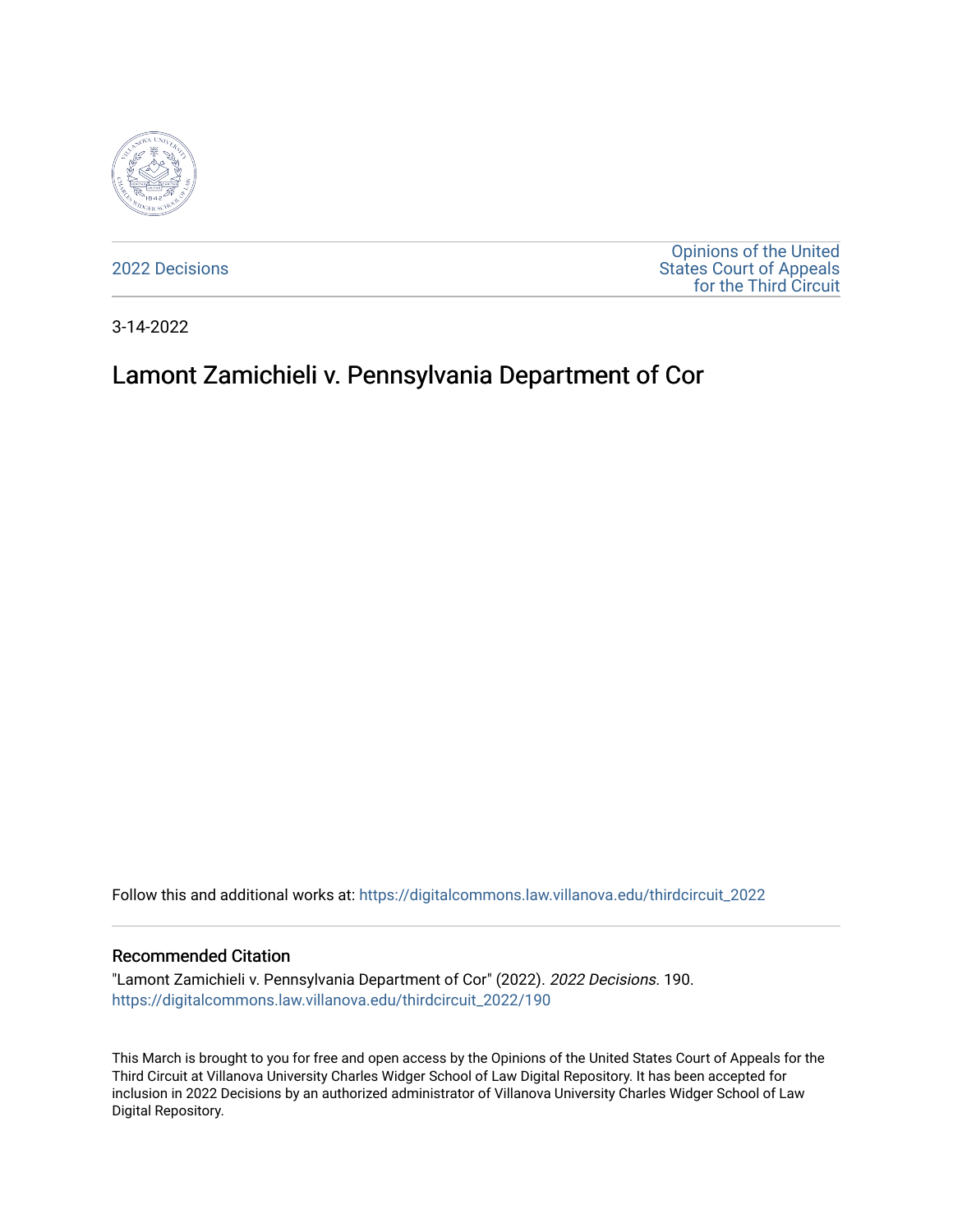## **NOT PRECEDENTIAL**

## UNITED STATES COURT OF APPEALS FOR THE THIRD CIRCUIT

\_\_\_\_\_\_\_\_\_\_\_\_

No. 19-3305  $\overline{\phantom{a}}$ 

## LAMONT ZAMICHIELI, Appellant

v.

PENNSYLVANIA DEPARTMENT OF CORRECTIONS; CHCA WILLIAM NICHOLSON; PA-C NATALIE D. AUSTIN; CRNP LORI RIDINGS; UNIT MANAGER TINA STALEY; MR. SPIKER, Block Counselor; MEDICAL DIRECTOR MIKE HICE; C/O LIPTAK, Block Officer; C/O PRICE; CCPM KAREN SOKOL, Program Review Committee; MARK DIALESANDRO, DSCS; DAN CARO, Major of Unit Management and other unknown employees responsible whose names are not known at this time; SUPERINTENDENT ROBERT GILMORE; TRACY SHAWLEY, Grievance Coordinator, Superintendent Assistant, \*ROBERT VALLEY

> (\*Dismissed pursuant to Court's 4/23/21 Order) \_\_\_\_\_\_\_\_\_\_\_

> On Appeal from the United States District Court for the Western District of Pennsylvania (District Court Civil No. 2-17-cv-00742) District Judge: Honorable Cynthia R. Eddy

> > Argued on April 29, 2021 \_\_\_\_\_\_\_\_\_\_\_\_

\_\_\_\_\_\_\_\_\_\_\_\_

Before: PHIPPS, NYGAARD, and ROTH, *Circuit Judges*.

(Filed: March 14, 2022)

\_\_\_\_\_\_\_\_\_\_\_\_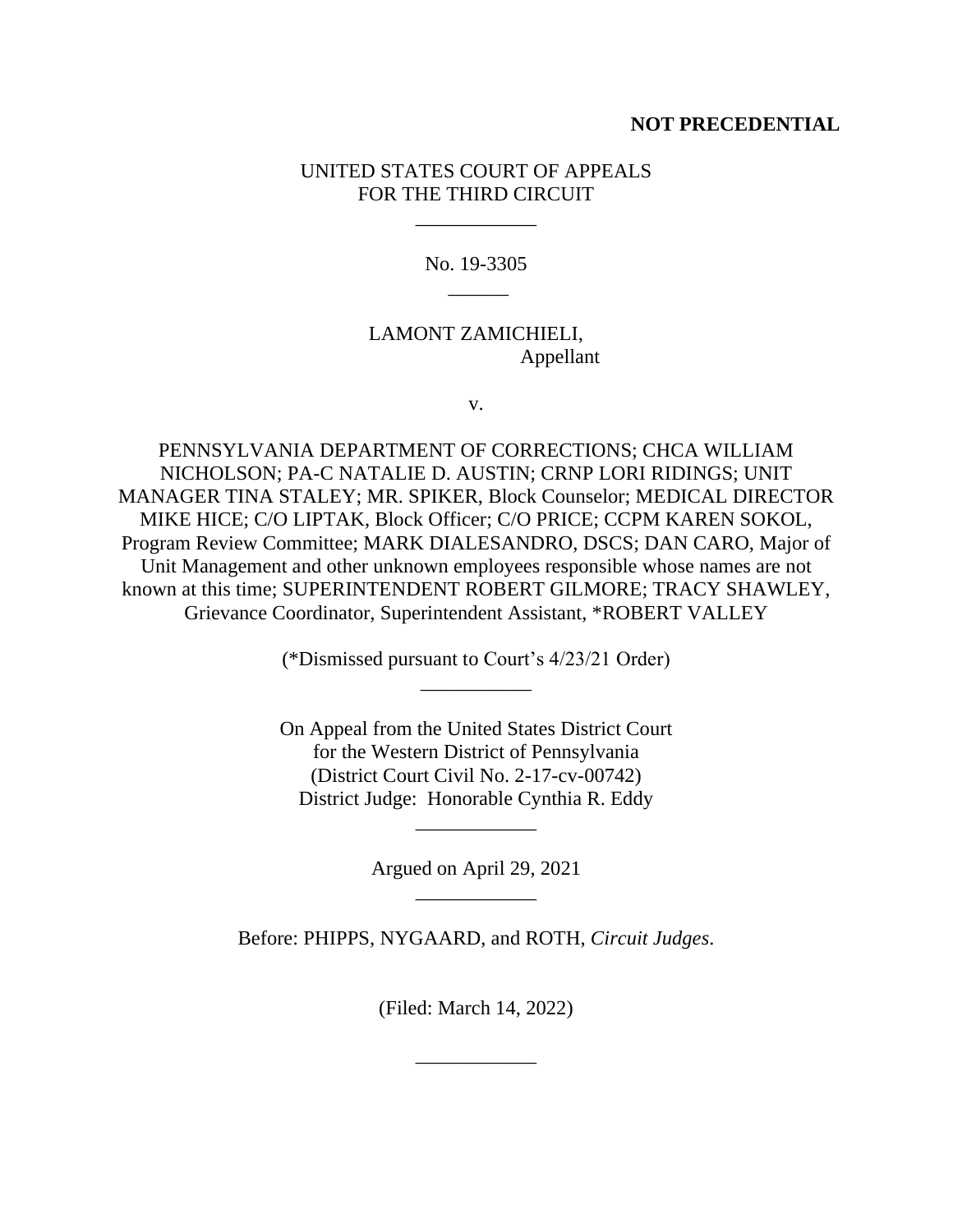James S. Ballenger Jennifer Elchisak [ARGUED] Virginia Oat [ARGUED] University of Virginia Law School 580 Massie Road Charlottesville, VA 22903

#### *Counsel for Appellants*

Josh Shapiro, Attorney General Anthony T. Kovalchick [ARGUED] Daniel B. Mullen Office of Attorney General of Pennsylvania 1251 Waterfront Place, Mezzanine Level Pittsburgh, PA 15222

*Counsel for Appellee Pennsylvania Department of Corrections*

Alex R. Ferrante [ARGUED] Alan S. Gold Gold & Ferrante 716 North Bethlehem Pike, Suite 208 Lower Gwynedd, PA 19002

*Counsel for Appellees Austin, Ridings, and Hice*

## OPINION\* \_\_\_\_\_\_\_\_\_\_\_\_\_

\_\_\_\_\_\_\_\_\_\_\_\_

NYGAARD, *Circuit Judge*.

Lamont Zamichieli appeals the District Court's grant of summary judgment for

defendant-appellees in this suit alleging that they violated his civil rights during his

<sup>\*</sup> This disposition is not an opinion of the full Court and pursuant to I.O.P. 5.7 does not constitute binding precedent.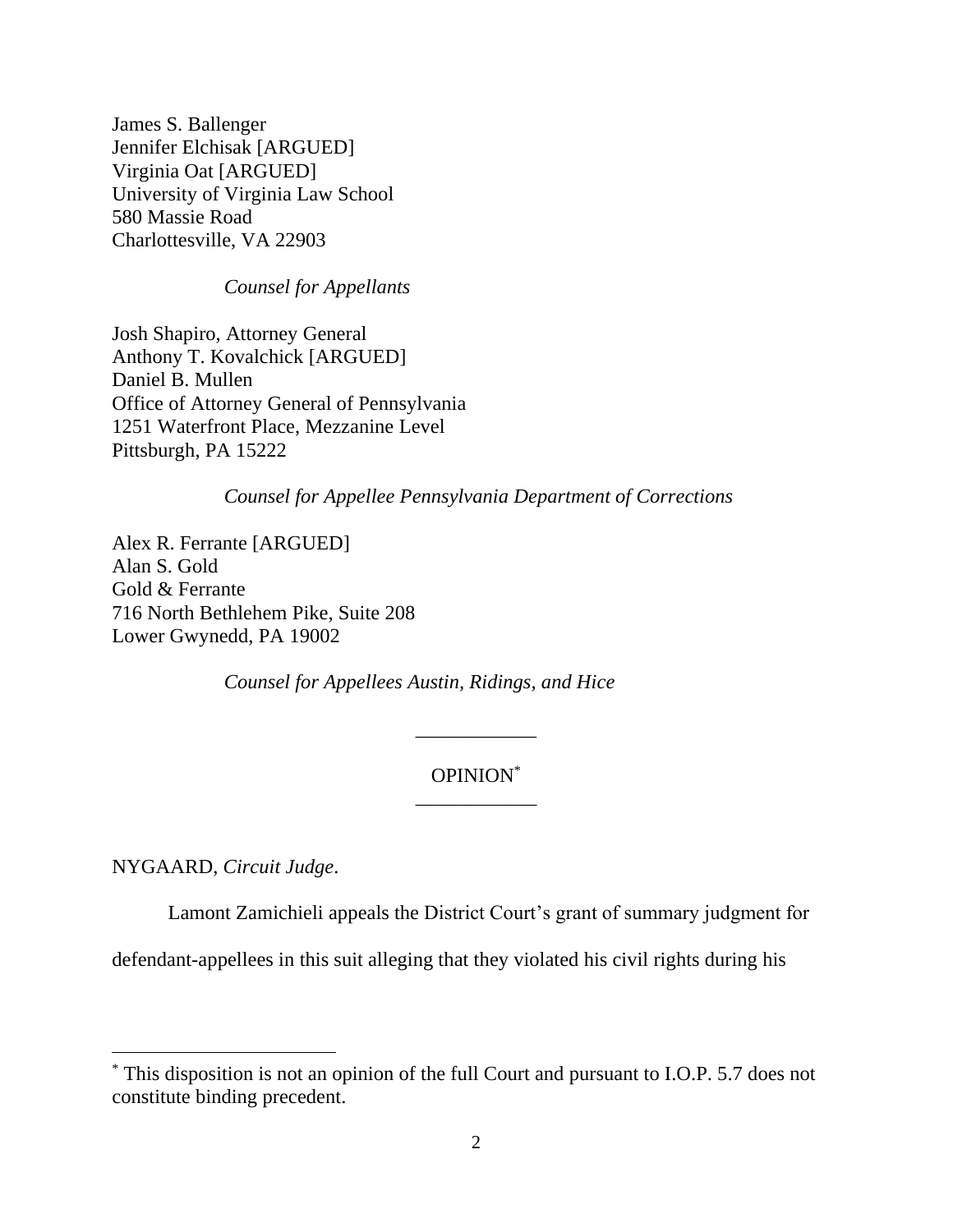incarceration in the Pennsylvania Department of Corrections ("PA DOC"). <sup>1</sup> We will affirm the summary judgment on his claim that they retaliated against him for filing grievances. But as to Zamichieli's allegation that he fell down the stairs and had a seizure because he was housed on the upper tier with deliberate indifference to his epilepsy, we will affirm only to the extent that the District Court entered judgment on his claims seeking redress for appellees' failure to accommodate his request for a lower-tier cell assignment. As for his claims alleging that appellees' deliberate indifference to his documented seizure disorder caused his fall and seizure, we will reverse and remand.

#### **I. Zamichieli's Claims Based on his Housing, Fall, and Seizure**

Zamichieli claims that appellees housed him on the top tier of SCI Greene despite knowing that, as an epileptic, he needed to be housed on the lower tier, and that appellees' deliberate indifference to that serious medical need caused him to fall while walking down the stairs and have a seizure. Based on those allegations, he sued the PA DOC, ten prison officials, and four medical staff for violating the Americans with Disabilities Act, the Rehabilitation Act, and the Eighth Amendment.

The District Court rejected those claims on summary judgment. The Court mostly addressed Zamichieli's claims in terms of appellees' failure to timely move him to lower tier status and reasoned that, because Zamichieli did not file a grievance until after his fall

<sup>&</sup>lt;sup>1</sup> The District Court had jurisdiction under 28 U.S.C. §§ 1331 and 1343, and the parties consented to a Magistrate Judge's exercise of that jurisdiction in accordance with 28 U.S.C. § 636(c)(1). This Court has appellate jurisdiction under 28 U.S.C. § 1291. We review the District Court's grant of summary judgment *de novo*. *Renchenski v. Williams*, 622 F.3d 315, 324 (3d Cir. 2010).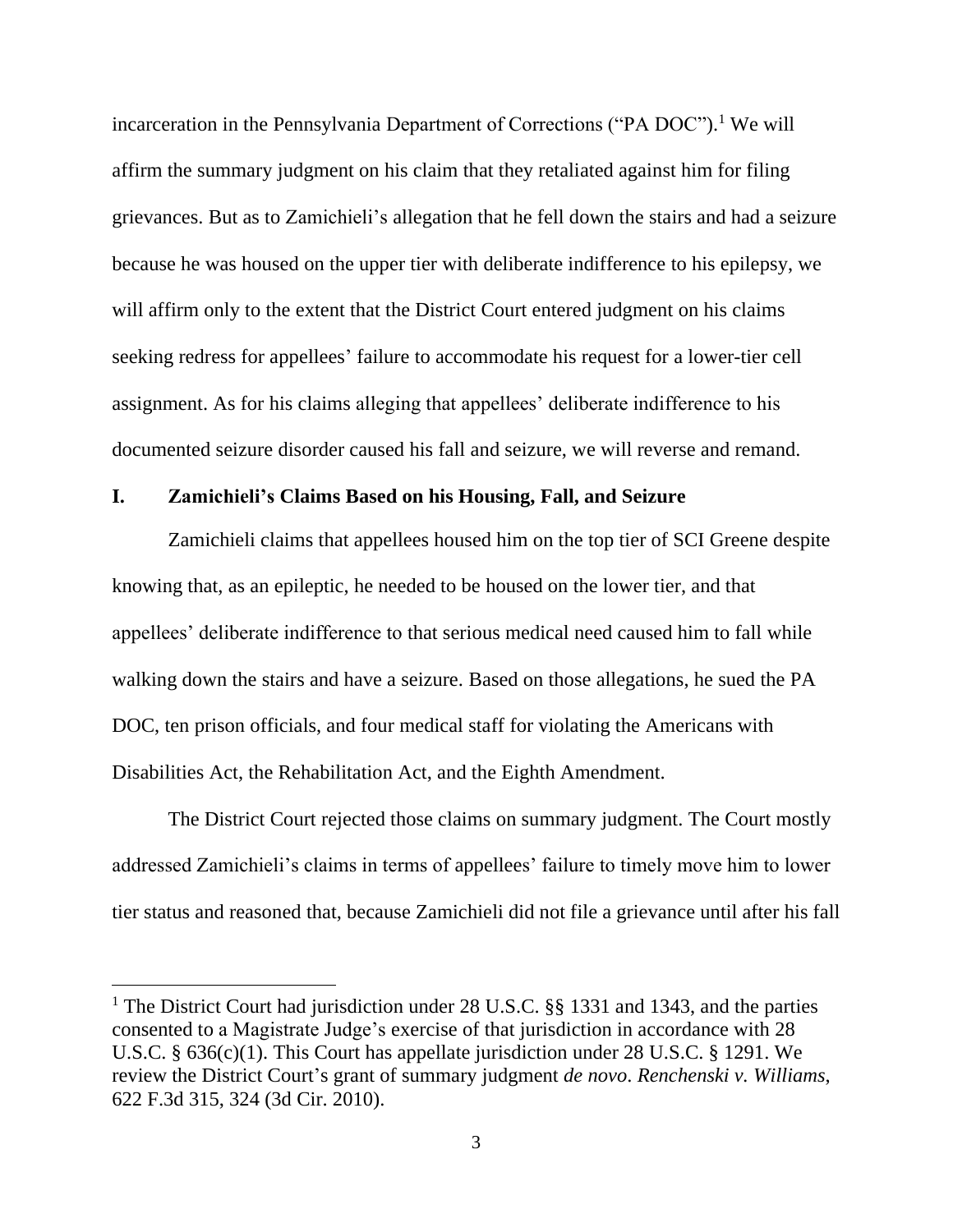and seizure, he failed to exhaust administrative remedies as required by the Prison Litigation Reform Act ("PLRA"), 42 U.S.C. § 1997e(a). The Court also held that, to the extent Zamichieli claimed appellees were deliberately indifferent to his epilepsy before his fall and seizure, those claims failed because he "failed to set forth sufficient facts that the medical treatment he received [from medical staff] was inappropriate, let alone that [prison officials] were aware of any such inappropriateness, and failed to properly address the situation." JA 39 n.6.

Zamichieli now argues that the District Court erred because he could not, and therefore need not, exhaust administrative remedies before he fell and had a seizure. He also contends that he adduced sufficient facts for a reasonable factfinder to determine that appellees' deliberate indifference to his epilepsy caused him to fall down the stairs and have a seizure. He is, for the most part, correct.

#### **A. Administrative Exhaustion**

SCI Greene housed Zamichieli on the upper tier for about six weeks, despite a PA DOC Physician's Order, issued earlier at another PA DOC facility, to house him on the ground level for medical reasons. He alleges that he asked appellees, many times, orally and in writing, to have him moved to the lower tier because of the danger that upper-tier housing and regular staircase use posed to him as a person with a seizure disorder.

Zamichieli admitted in his deposition, however, that before he fell and had a seizure, he did not submit a formal request for accommodation pursuant to PA DOC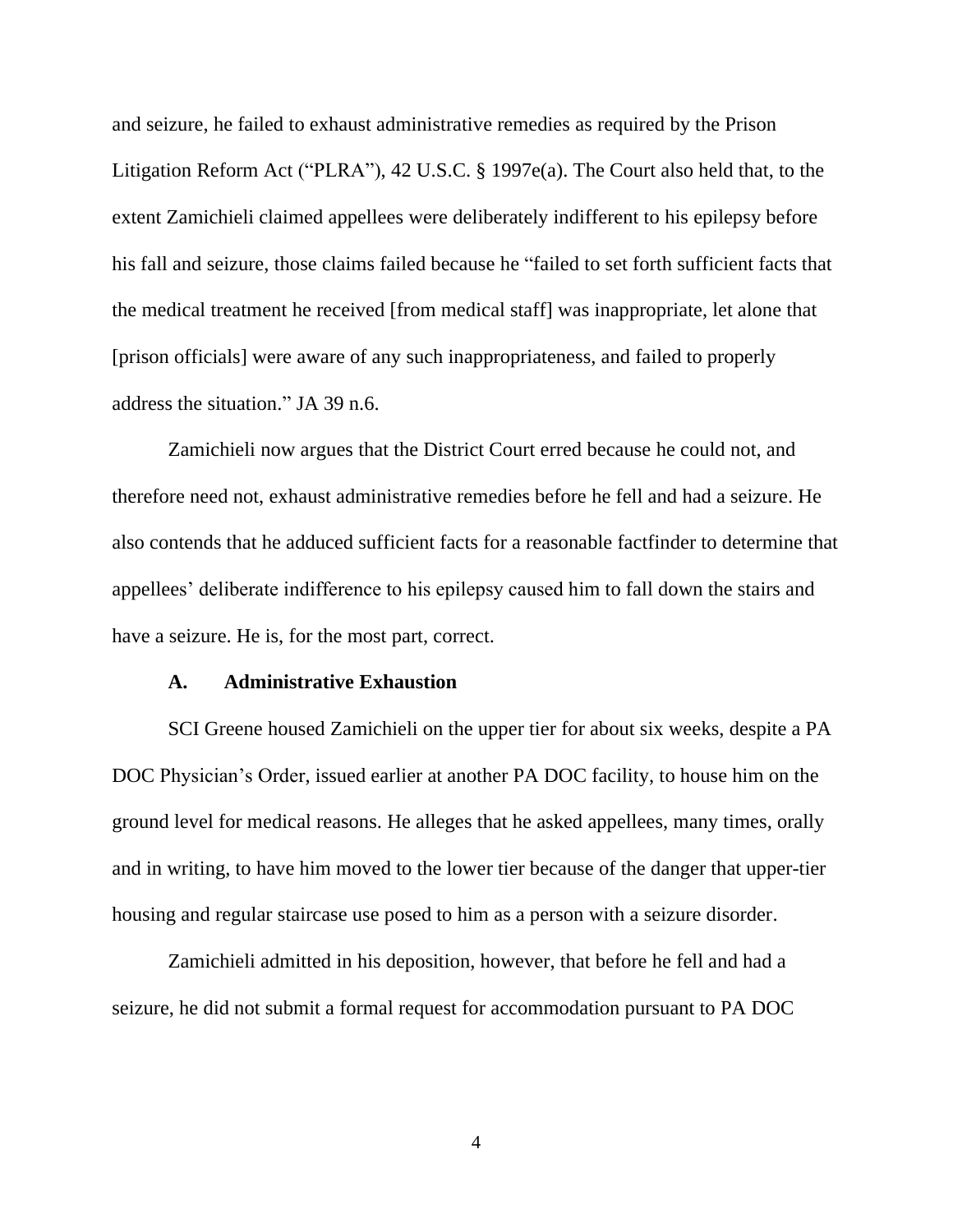Policy Number DC-ADM 006,<sup>2</sup> which governs requests for accommodations in the PA DOC system, nor an official grievance pursuant to PA DOC's general grievance policy, DC-ADM 804,<sup>3</sup> complaining about his upper-tier housing. The District Court therefore correctly entered judgment against Zamichieli on his unexhausted claims for an accommodation.

Zamichieli's claims related to his fall and seizure are different. After he exhibited signs of a seizure on February 13, 2017, the prison arranged for him to move to the lower tier the next day. While making that move, Zamichieli fell down the stairs and had a seizure. One day later, February 15, he filed a grievance pursuant to PA DOC's general grievance policy, DC-ADM 804, complaining that he fell down the stairs and had a seizure because he had been housed on the upper tier despite his Physician's Order for ground level housing and his repeated requests to several appellees to be moved to the lower tier. CHCA Nicholson issued an Initial Review Response on March 7, upholding the grievance to the extent Zamichieli was placed on the wrong tier but denying that it was deliberate: "An error was made in placing you on the upper tier, however it was not a malicious, intentional act to cause you harm in any way." JA 301. Zamichieli appealed to the Facility Manager on March 9, and SCI Greene received that appeal on March 13.

<sup>&</sup>lt;sup>2</sup> Available at [https://www.cor.pa.gov/About%20Us/Documents/DOC%20Policies/006%](https://www.cor.pa.gov/About%20Us/Documents/DOC%20Policies/006%20Reasonable%20Accommodations%20for%20Inmates%20with%20Disabilities.pdf) [20Reasonable%20Accommodations%20for%20Inmates%20with%20Disabilities.pdf.](https://www.cor.pa.gov/About%20Us/Documents/DOC%20Policies/006%20Reasonable%20Accommodations%20for%20Inmates%20with%20Disabilities.pdf)

<sup>&</sup>lt;sup>3</sup> Available at [https://www.cor.pa.gov/About%20Us/Documents/DOC%20Policies/804%](https://www.cor.pa.gov/About%20Us/Documents/DOC%20Policies/804%20Inmate%20Grievances.pdf) [20Inmate%20Grievances.pdf.](https://www.cor.pa.gov/About%20Us/Documents/DOC%20Policies/804%20Inmate%20Grievances.pdf)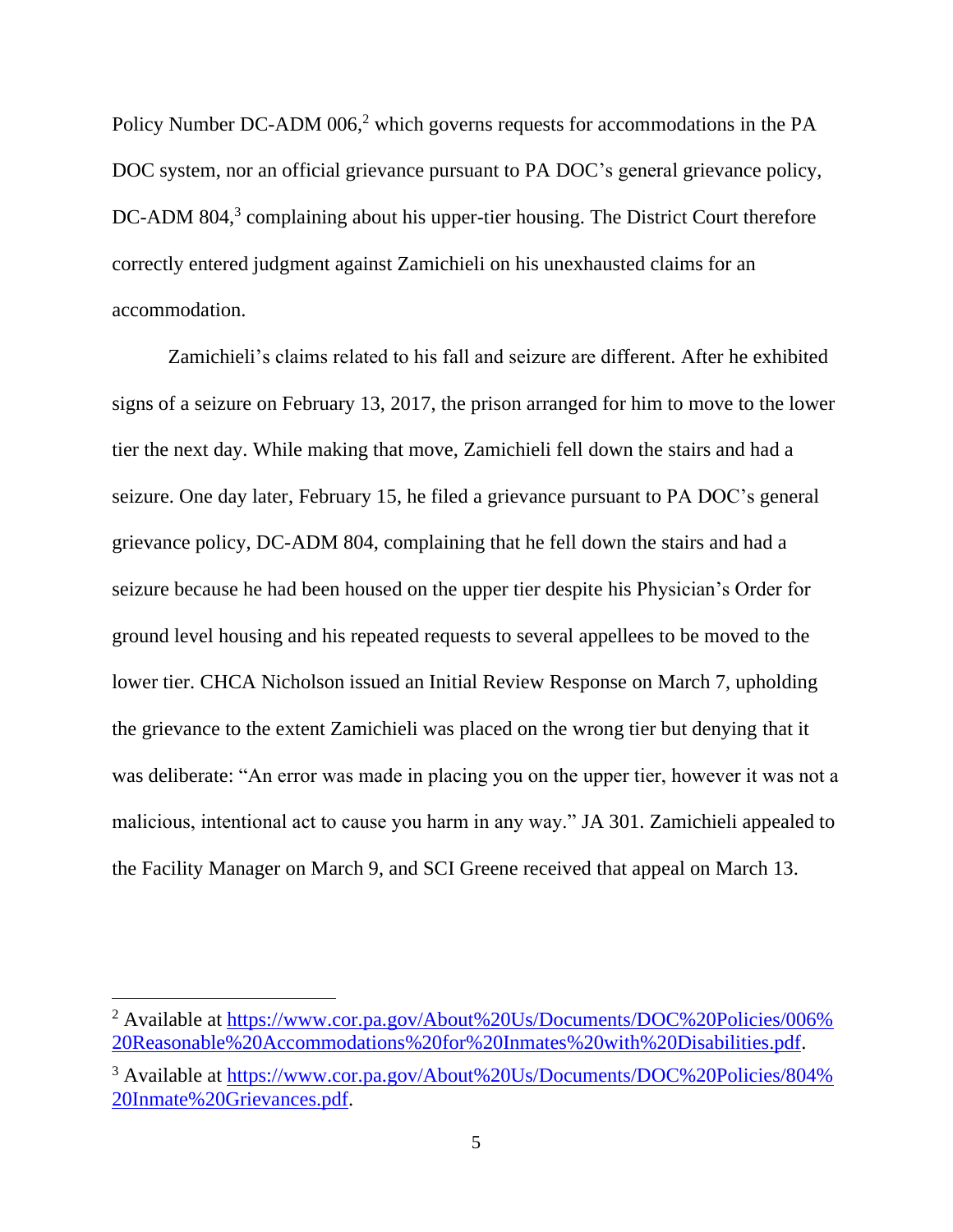Facility Manager Robert D. Gilmore issued an Appeal Response, echoing the results of

the Initial Review Response, on April 14.

. . .

DC-ADM 804, Procedures Manual § 2(A)(2)(d) states, in relevant part,

The Facility Manager/designee shall:

- (1) notify the inmate using the Facility Manager's Appeal Response (Attachment 2-B) of his/her decision within 15 working days of receiving the appeal;
- (4) the Facility Manager/designee may authorize an extension of up to ten additional working days if the investigation of the appeal is ongoing. If an extension is necessary, the inmate shall be advised in writing using the Extension Form (Attachment 1-E)[.]

More than fifteen working days elapsed between SCI Greene receiving

Zamichieli's grievance appeal on March 13 and Facility Manager Robert D. Gilmore issuing his Appeal Response on April 14, and there is no evidence in the record that an extension was authorized or that Zamichieli was notified via an Extension Form. "[A]s soon as a prison fails to respond to a properly submitted grievance or appeal within the time limits prescribed by its own policies, it has made its administrative remedies unavailable and the prisoner has fully discharged the PLRA's exhaustion requirement." *Shifflett v. Korszniak*, 934 F.3d 356, 365 (3d Cir. 2019). As SCI Greene failed to timely respond to Zamichieli's appeal in accordance with its own policies, it made the third and final step of DC-ADM 804's grievance process unavailable, and Zamichieli fully discharged the PLRA's exhaustion requirement for claims based on his fall and seizure.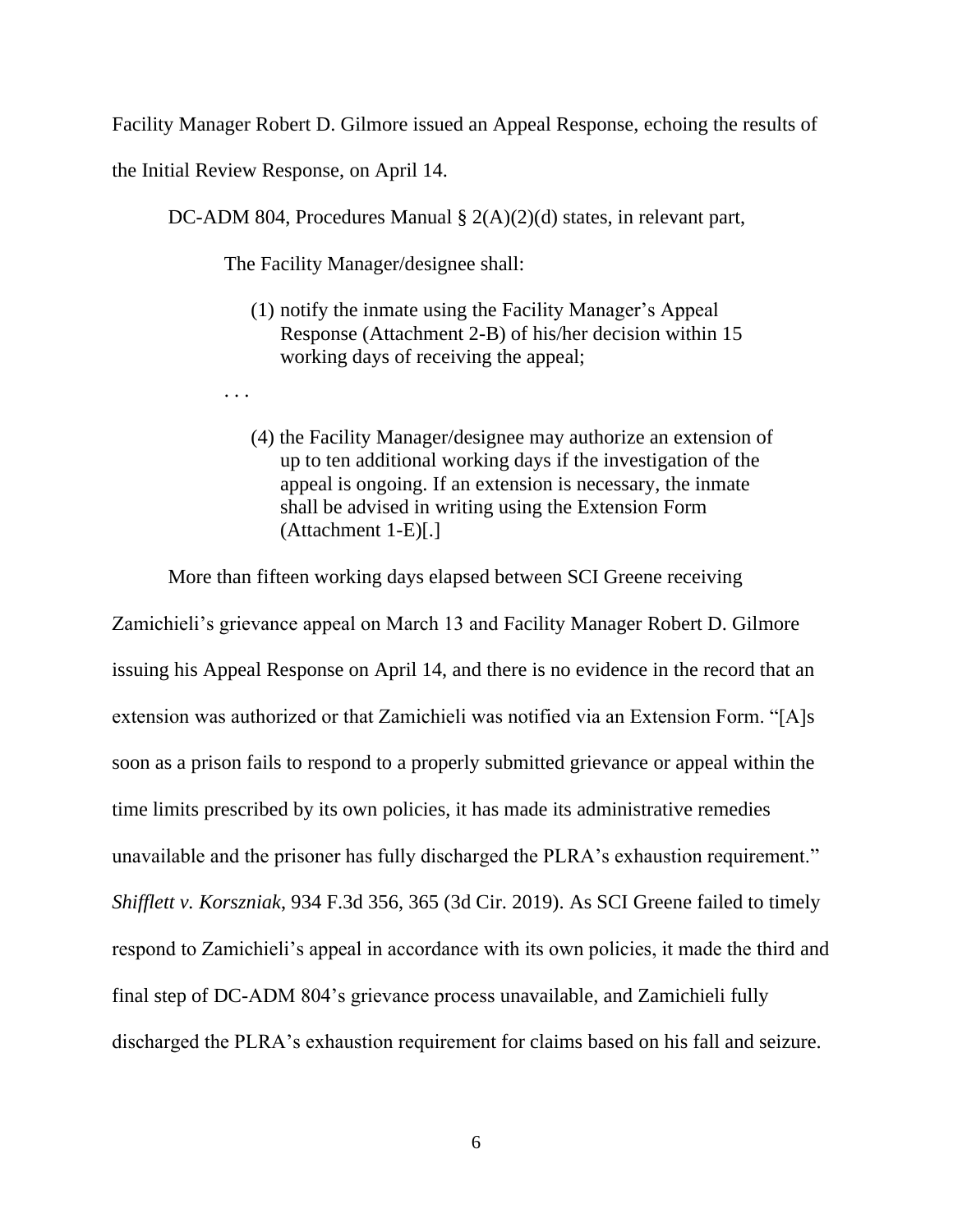The District Court thus erred in finding that Zamichieli did not exhaust his claims related to his fall and seizure.

#### **B. Genuine Disputes of Material Fact**

The record raises genuine disputes of material fact about the merits of whether any of the appellees were deliberately indifferent to Zamichieli's epilepsy and whether their deliberate indifference caused him to fall down the stairs and have a seizure. 4

"To overcome a motion for summary judgment, a plaintiff [alleging deliberate indifference] 'must come forward with evidence from which it can be inferred that the defendant-officials were . . . knowingly and unreasonably disregarding an objectively intolerable risk of harm.'" *Betts v. New Castle Youth Dev. Ctr.*, 621 F.3d 249, 259 (3d Cir. 2010) (omission in original) (quoting *Beers-Capitol v. Whetzel*, 256 F.3d 120, 132 (3d Cir. 2001)). "An inmate who is proceeding *pro se* is in a decidedly difficult position from which to generate 'record evidence' on his behalf. Under these circumstances, his affidavits are about the best that can be expected from him at the summary judgment phase of the proceedings." *Giles v. Kearney*, 571 F.3d 318, 326 (3d Cir. 2009) (cleaned up).

<sup>4</sup> Zamichieli can prove his fall-related claims by establishing defendants' deliberate indifference. *See Dooley v. Wetzel*, 957 F.3d 366, 374 (3d Cir. 2020) ("Prison officials violate an inmate's Eighth Amendment rights when they are deliberately indifferent to an inmate's serious medical need."); *S.H. ex rel. Durrell v. Lower Merion Sch. Dist.*, 729 F.3d 248, 261, 263 (3d Cir. 2013) ("[A] showing of deliberate indifference may satisfy a claim for compensatory damages under § 504 of the RA and § 202 of the ADA.").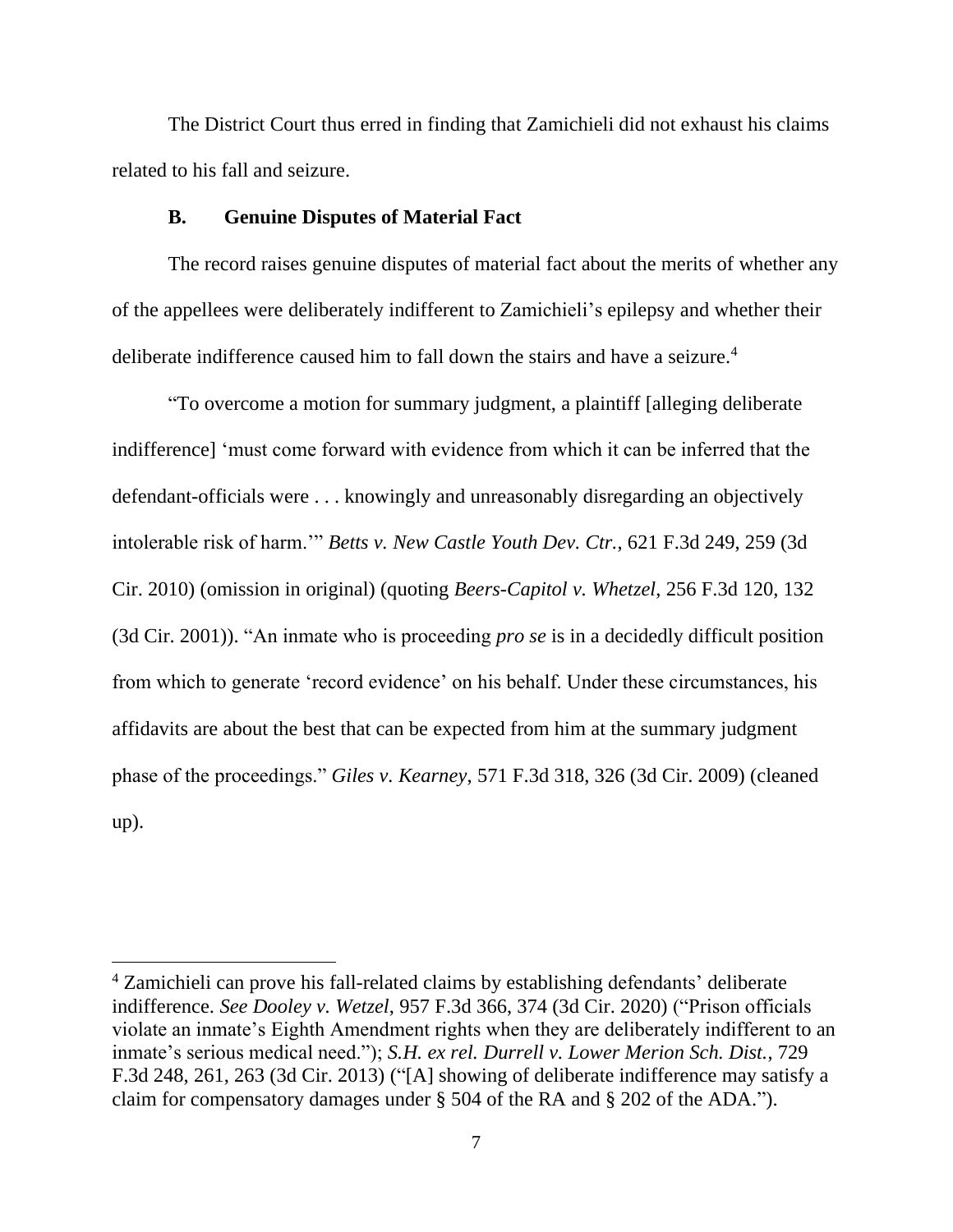Zamichieli testified at deposition that he told appellees Block Officers Price and Liptak, Unit Manager Tina Staley, Block Counselor Mr. Spiker, and Physician Assistant ("PA") Natalie D. Austin about his need to be moved to the lower tier. He testified that PA Austin knew he had a seizure disorder because she saw in his file that he was being treated with seizure medication. And he testified that he sent several appellees, including Corrections Health Care Administrator ("CHCA") William Nicholson and Medical Director Mike Hice, request slips asking to be moved to the lower tier.

But the record contains more than Zamichieli's uncounseled deposition testimony that he told seven of the appellees about his need to be moved to the lower tier. In support of his motion for summary judgment in the District Court, Zamichieli produced two such written requests addressed to several appellees: a Form DC-135A, Inmate's Request to Staff Member, dated January 5, 2017, about a week after he was first housed on the upper tier, addressed to CHCA Nicholson and cc'ed to Block Counselor Spiker and Unit Manager Staley among others; and a DC-500 Sick Call Request form dated January 10, 2017. Aff. Attach. 1, ECF No. 129-1 at 43–44 (Dec. 7, 2018). <sup>5</sup> The record also includes the PA DOC Physician's Order recommending that he be housed on the ground level for medical reasons; appellee CHCA Nicholson's statements in his Initial Review Response that Zamichieli "did have a lower bunk / lower tier order from the medical department as of 3/21/15," and "[i]t is a well-known practice that all inmates with documented seizure

<sup>5</sup> ECF Number cites are to the District Court docket, *Zamichieli v. PA DOC*, 2:17-cv-00742-CRE (W.D. Pa.), unless otherwise noted.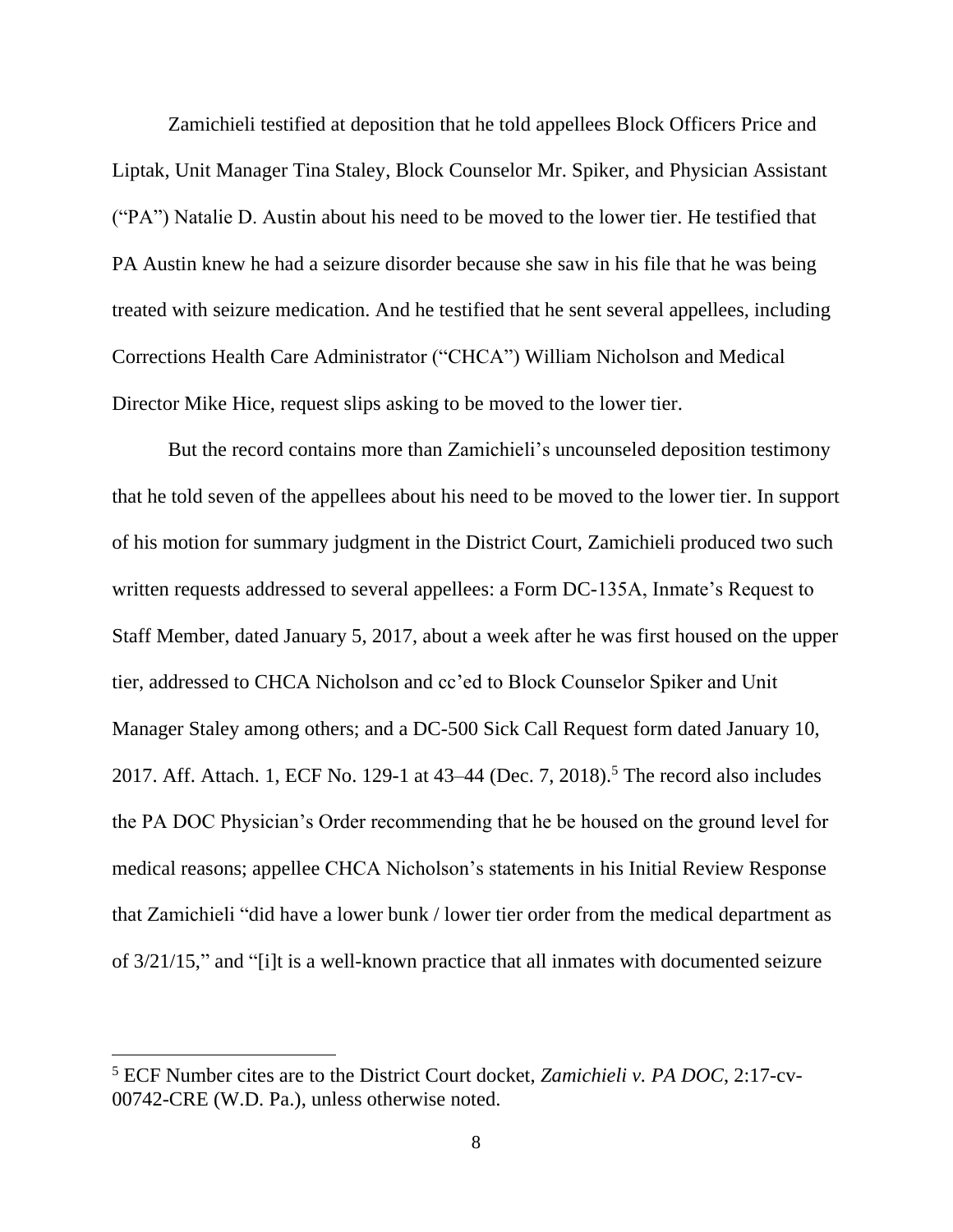disorders are to be housed on lower bunk / lower tier status," JA 301; and the PA DOC's interrogatory responses stating "if an inmate is an epileptic, they are routinely placed on a bottom bunk on a bottom floor to prevent possible injuries from having a seizure while on a top bunk or up the stairs," that "[i]f a certain housing restriction is suggested, that information is in the computer but not why it was suggested," and "[d]efendants are aware that unit managers and security managers have access but are not aware if line staff do," JA 218–19.

Whether a prison official had the requisite knowledge of a substantial risk is a question of fact subject to demonstration in the usual ways, including inference from circumstantial evidence, and a factfinder may conclude that a prison official knew of a substantial risk from the very fact that the risk was obvious. For example, if an Eighth Amendment plaintiff presents evidence showing that a substantial risk of inmate attacks was longstanding, pervasive, well-documented, or expressly noted by prison officials in the past, and the circumstances suggest that the defendant-official being sued had been exposed to information concerning the risk and thus 'must have known' about it, then such evidence could be sufficient to permit a trier of fact to find that the defendant-official had actual knowledge of the risk.

*Farmer v. Brennan*, 511 U.S. 825, 842–43, 114 S.Ct. 1970, 1981–82 (1994) (cleaned up).

The record contains considerable evidence showing that Zamichieli's serious medical need to be housed on the lower tier, and the substantial risks associated with that need, were documented and expressly noted by prison officials in the past. The record also contains evidence and circumstances suggesting that several appellees were exposed to information concerning that risk. Taken together, such evidence could lead a reasonable jury to conclude that one or more appellees knew that Zamichieli was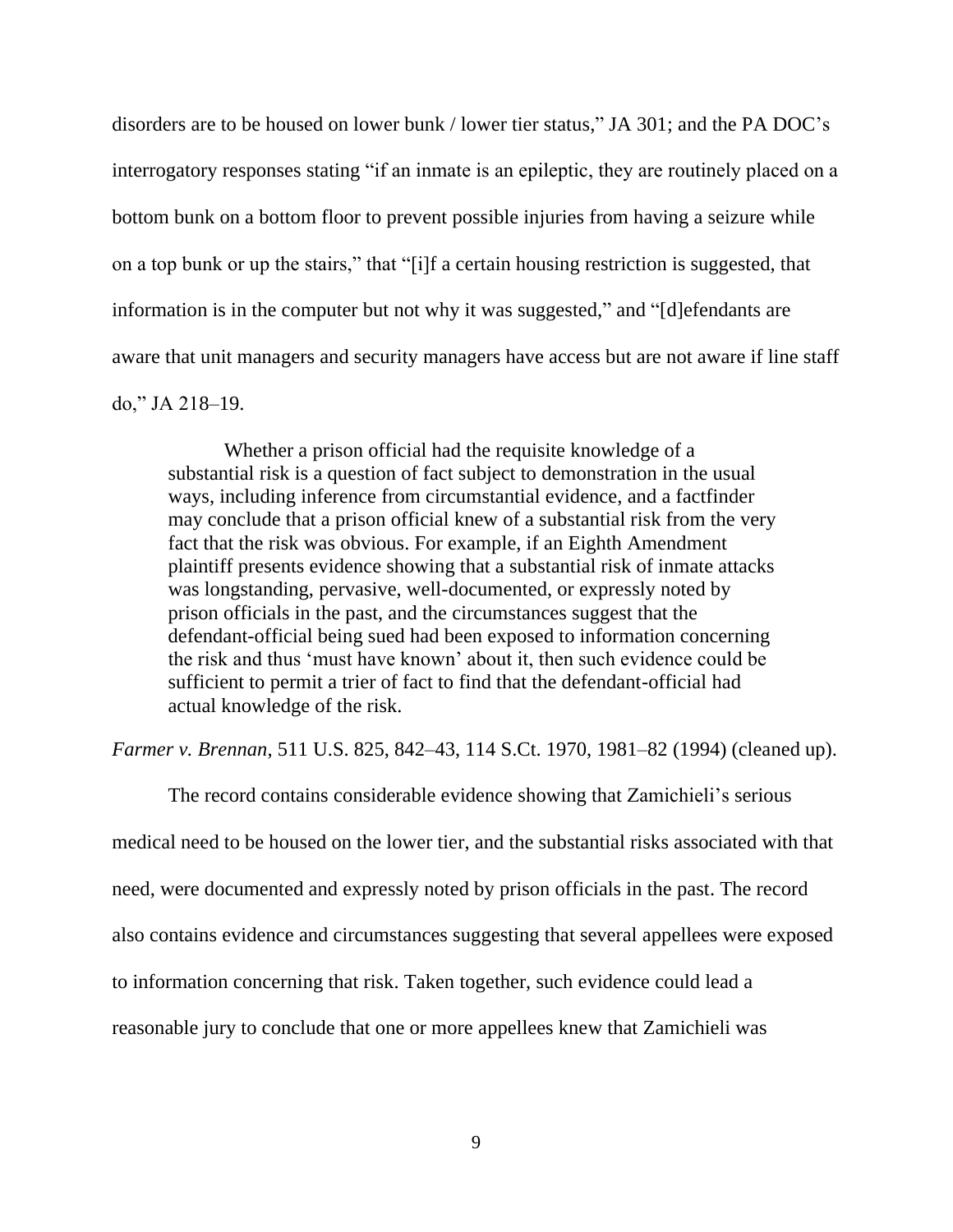epileptic and had a serious medical need to be housed on the lower tier, lest he be at substantial risk of falling down the stairs or having a seizure.

The record also contains genuine issues of material fact about which appellees could have ensured that Zamichieli was housed on the lower tier, either when he arrived at SCI Greene or soon after. In an interrogatory response, PA DOC stated that "when an inmate is brought into the facility, they are assessed and if special housing considerations are needed they are documented at that time[,]" and "[h]ousing recommendations are made by medical. Actual bed assignments are entered by unit staff." JA 218, 228. But it does not identify which unit staff is directly responsible for cell assignments. And appellee CHCA Nicholson's Initial Review Response to Zamichieli's grievance stated "I assure you that the medical department did not receive any written requests from you or this human error would have been corrected," and "[a]ny of the staff that you notified of this error would have been able to correct it, if you notified them in writing." JA 301. It is difficult to believe that prison officials could not, without a written request to do so, reassign a known epileptic inmate to housing that comported with the inmate's extant PA DOC Physicians Order and eliminated the substantial risk that the inmate would fall or have a seizure while walking up or down the stairs. But even if that were the case, Zamichieli both testified that he submitted written requests to several appellees and produced two of those requests.

Those facts, taken together, could lead a reasonable jury to conclude that one or more of the appellees could have ensured Zamichieli had medically appropriate housing.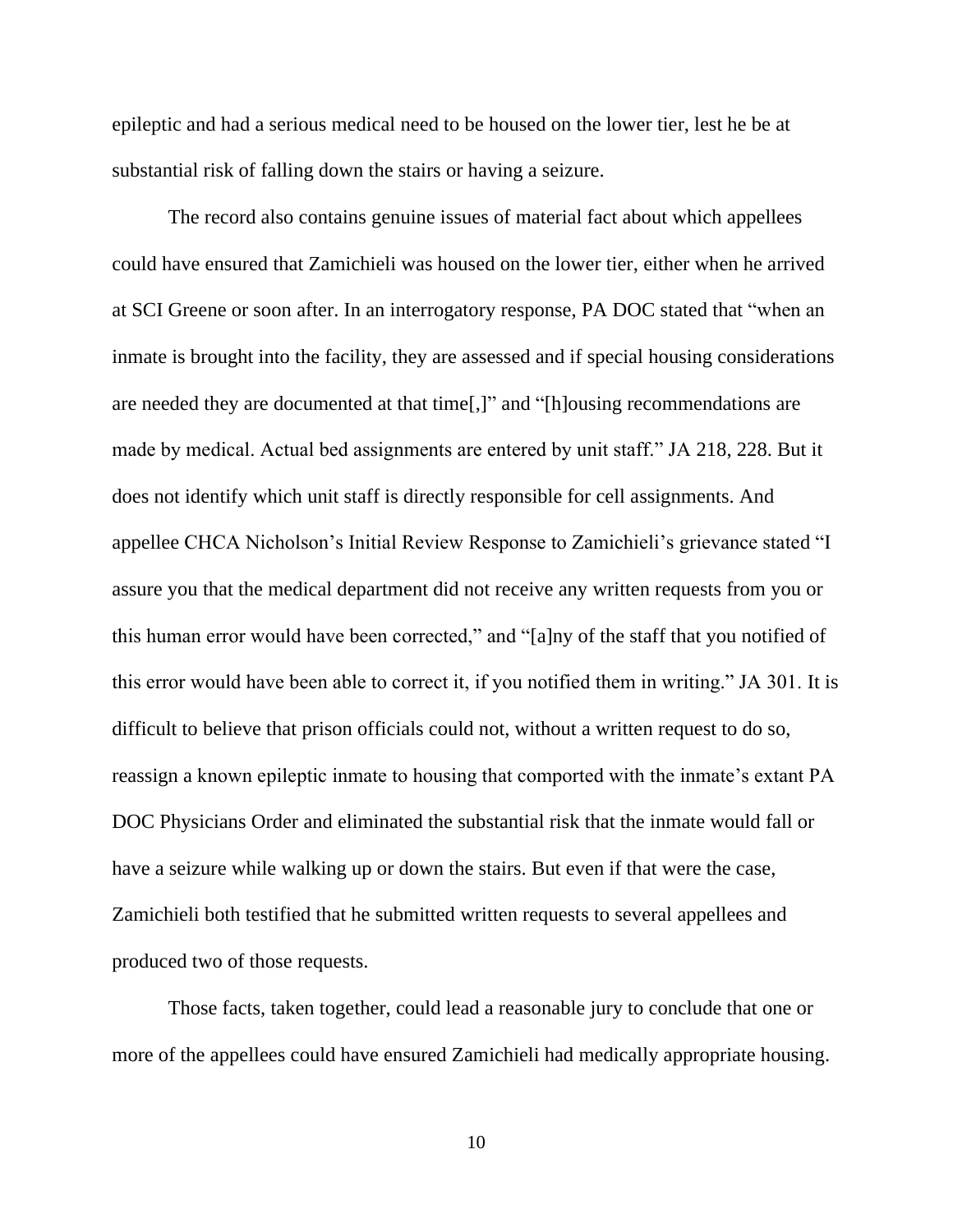Further explication of what each specific appellee knew and was able to do is best resolved by thorough fact examination.

And if a reasonable jury could conclude that one or more appellees knew that Zamichieli should have been housed on the lower tier, and that those appellees were able to have him assigned to the lower tier but did not do so, it follows that a reasonable jury could infer that appellees' failure to have him housed on the lower tier was deliberate. Appellee CHCA Nicholson stated in his Initial Review Response that Zamichieli's placement on the upper tier "was not a malicious, intentional act to cause you harm in any way." JA 301. But that is merely one defendant's self-serving assertion of his and his fellow defendants' states of mind, which a reasonable jury may disbelieve due to evidence supporting the contrary inference. *See, e.g.*, *Rose v. Clark*, 478 U.S. 570, 581, 106 S. Ct. 3101, 3107–08 (1986) (citations omitted) ("No one doubts that the trial court properly could have instructed the jury that it could *infer* malice from respondent's conduct. Indeed, in the many cases where there is no direct evidence of intent, that is exactly how intent is established."). The evidence in the record, reasonably construed in the light most favorable to Zamichieli, supports the inference that one or more of the appellees knew of and chose to disregard an objectively intolerable risk of harm to Zamichieli, such that summary judgment for appellees on that point is inappropriate.

Finally, it bears noting that Zamichieli's claims related to his fall and seizure can take the form of any of several similar theories of liability. They could be based on the initial decision to house Zamichieli on the upper-tier upon his release into the general population at SCI Greene despite his documented medical housing recommendation.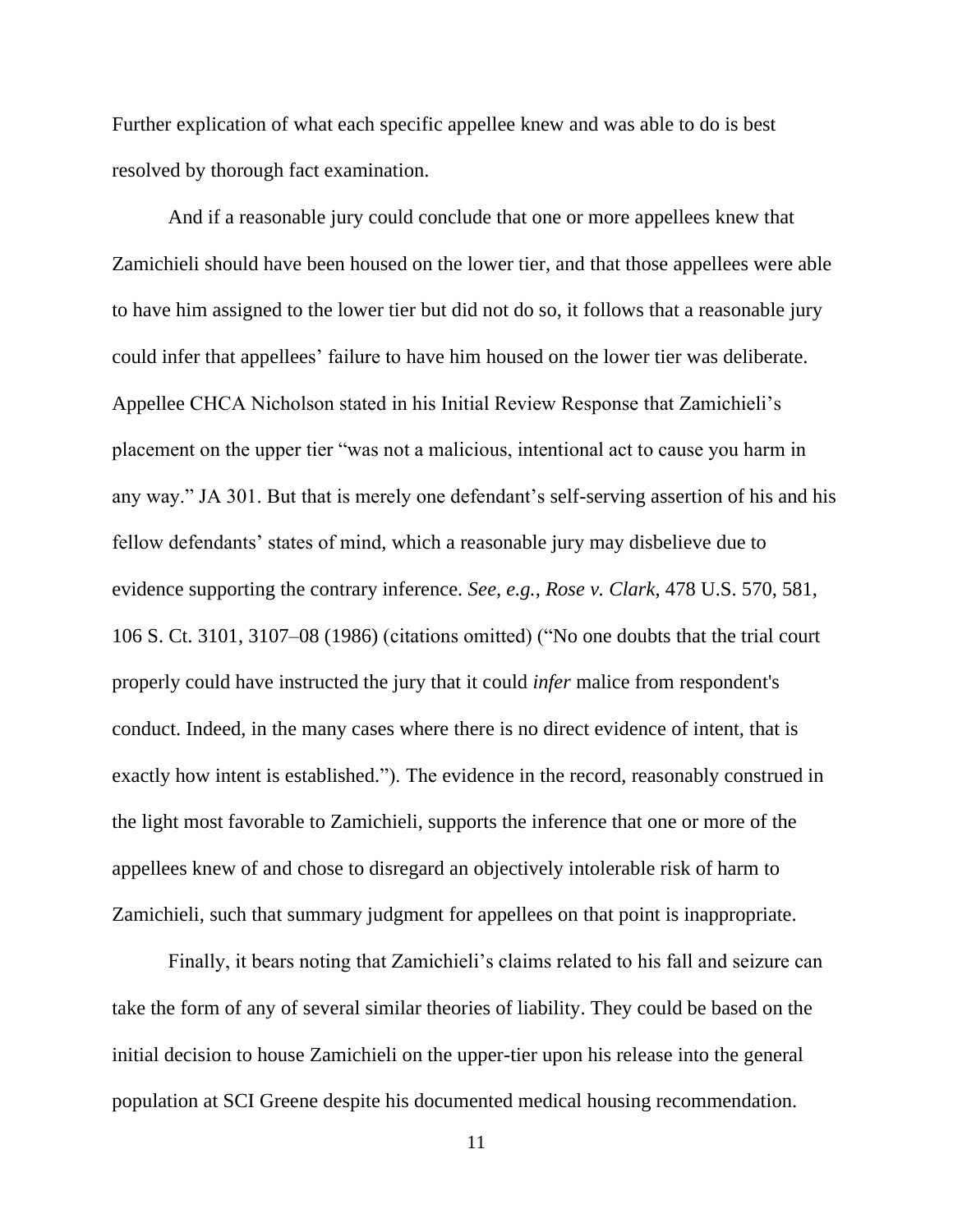They could be based on the subsequent decision to keep him on the upper tier despite that recommendation and his repeated requests to be moved. Or they could be based on Zamichieli's claims in his Amended Complaint and his deposition testimony that when he was finally being moved to the lower tier, he was rushed by prison officials, without their help, both up the stairs to get his things and then back down the stairs with his things, despite those officials' knowledge that Zamichieli should not have been taking the stairs in the first place, causing his injuries. *See* JA 93 ¶ 71 ("I fell down the steps while moving my property and bedding etc to a lower tier cell . . . . All defendants was deliberate indifferent . . . by housing me on upper tier and requiring me to move my own property and required me to repeated use staircase to move which required for me to go back up staircase against my medical restrictions. Mr. Spiker ordered for me to go back upstairs, I followed his direct order and was rushed by him and other officers while moving, it caused me to panic and caused a seizure attack which I'm on Kepra for, caused me to fall down metal staircase . . . .); JA 401 at 101:2–402 at 105:7 (deposition testimony describing the move, including that he asked Counselor Spiker and Block Officer Price for help and they hurried him, and "I told Spiker that I was dizzy and then I don't want to risk going up the steps again, because I don't know, I could have a seizure. I didn't want to risk it, could you have somebody move my property. He ordered me to go and move my property anyway, which I did, I followed his ordered and moved my property."). Which of these theories to proceed on is best left to trial counsel. *See generally Montgomery v. Pinchak*, 294 F.3d 492, 502 (3d Cir. 2002) ("[A] § 1983 civil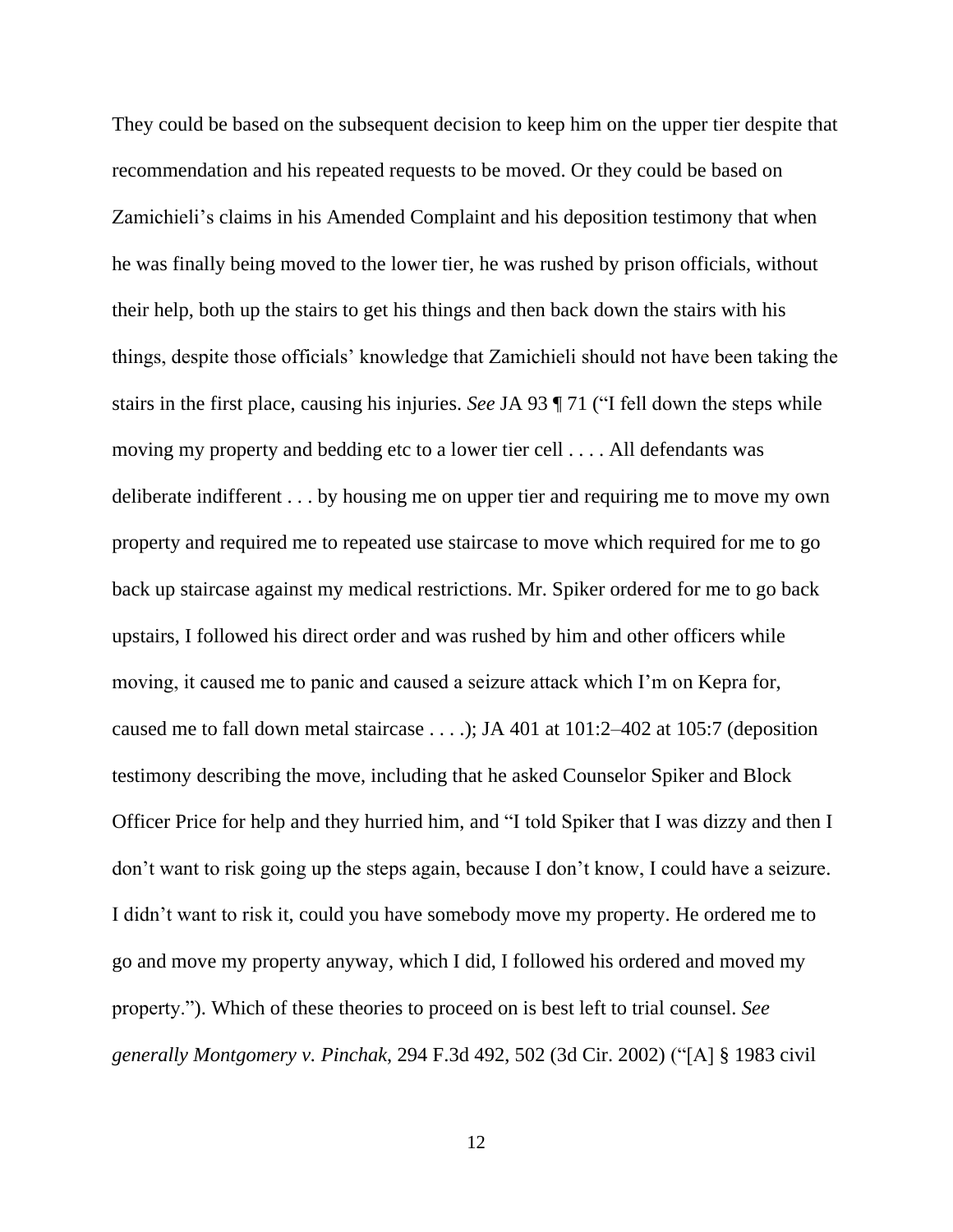rights case alleging deliberate indifference to a prisoner's serious medical needs can raise sufficiently complex legal issues to require appointment of counsel.").

#### **II. Zamichieli's First Amendment Retaliation Claims**

Zamichieli also claims that after he filed grievances against prison medical staff, two of them retaliated by bringing misconduct charges against him, and prison officials further retaliated by transferring him from SCI Greene to SCI Huntingdon. The District Court entered summary judgment against Zamichieli on those claims, holding that "given the quantum of evidence of Plaintiff's misconduct, there is no genuine issue of material fact that the disciplinary action taken was reasonably related to legitimate penological interests," JA 47, and that Zamichieli failed to adduce sufficient evidence of retaliation underlying the transfer. We affirm those conclusions.

Both claims stem from interactions Zamichieli had with two female members of the medical staff at SCI Greene. Shortly after his fall, PA Austin brought a misconduct charge against Zamichieli, because he purportedly exposed himself to her. Zamichieli first responded by lodging a Prison Rape Elimination Act complaint claiming that Austin sexually assaulted him. He withdrew that complaint, but filed a broader grievance soon after, alleging not only that she sexually assaulted him, but also that she delayed his treatment in retaliation for his filing the grievance related to his fall and seizure. He reiterated his retaliation claim when contesting the misconduct charge. One month later, Certified Registered Nurse Practitioner ("CRNP") Lori Ridings filed a misconduct charge against Zamichieli for exposing himself to her and engaging in inappropriate sexual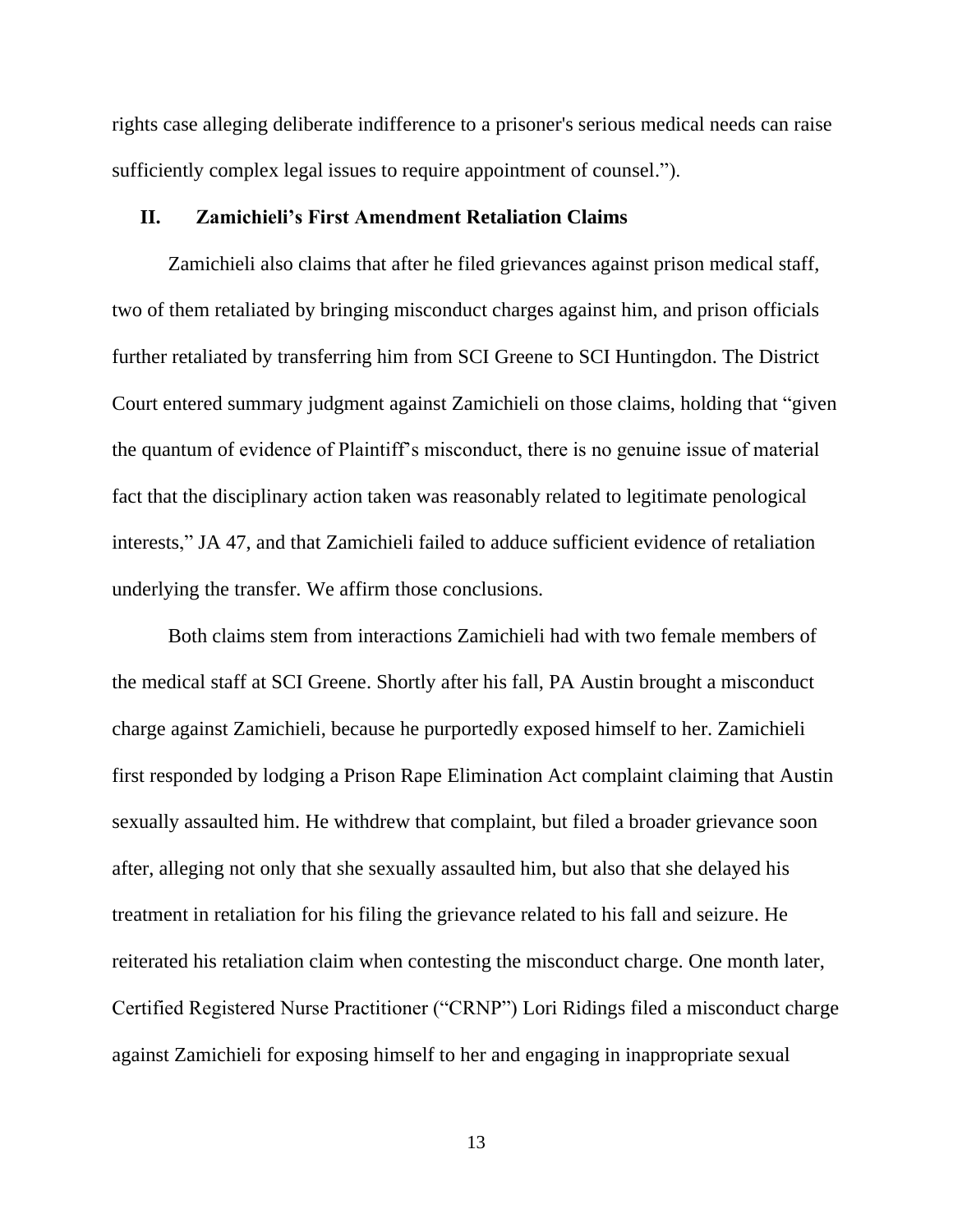behavior in front of her. Zamichieli then filed a grievance alleging that CRNP Ridings brought the charge against him in retaliation for his grievances against Austin.

Hearing Examiner D. Benner found Zamichieli guilty of both sets of misconduct charges based on a preponderance of the evidence in each case. Zamichieli appealed both decisions to the prison's Program Review Committee, which denied both appeals, finding in each that "no violation of DOC policy or procedure(s) occurred" and "the evidence presented supports the findings of the Hearing Examiner." JA 326, 342. Zamichieli filed a second-level appeal of at least the misconduct ruling based on CRNP Ridings' allegations, which was similarly denied.<sup>6</sup>

A prisoner's First Amendment retaliation claim fails if prison officials prove "that they would have made the same decision absent the protected conduct for reasons reasonably related to a legitimate penological interest." *Rauser v. Horn*, 241 F.3d 330, 334 (3d Cir. 2001). On summary judgment, "we evaluate . . . 'the quantum of evidence' of the misconduct to determine whether the prison officials' decision to discipline an inmate for his violations of prison policy was within the broad discretion we must afford them[,]" or whether "a reasonable fact finder could conclude that the misconduct was issued in retaliation for [the protected conduct], and not in furtherance of legitimate penological goals." *Watson v. Rozum*, 834 F.3d 417, 426 (3d Cir. 2016).

<sup>&</sup>lt;sup>6</sup> It is unclear from the record whether Zamichieli filed a second-level appeal of the misconduct ruling based on PA Austin's allegations.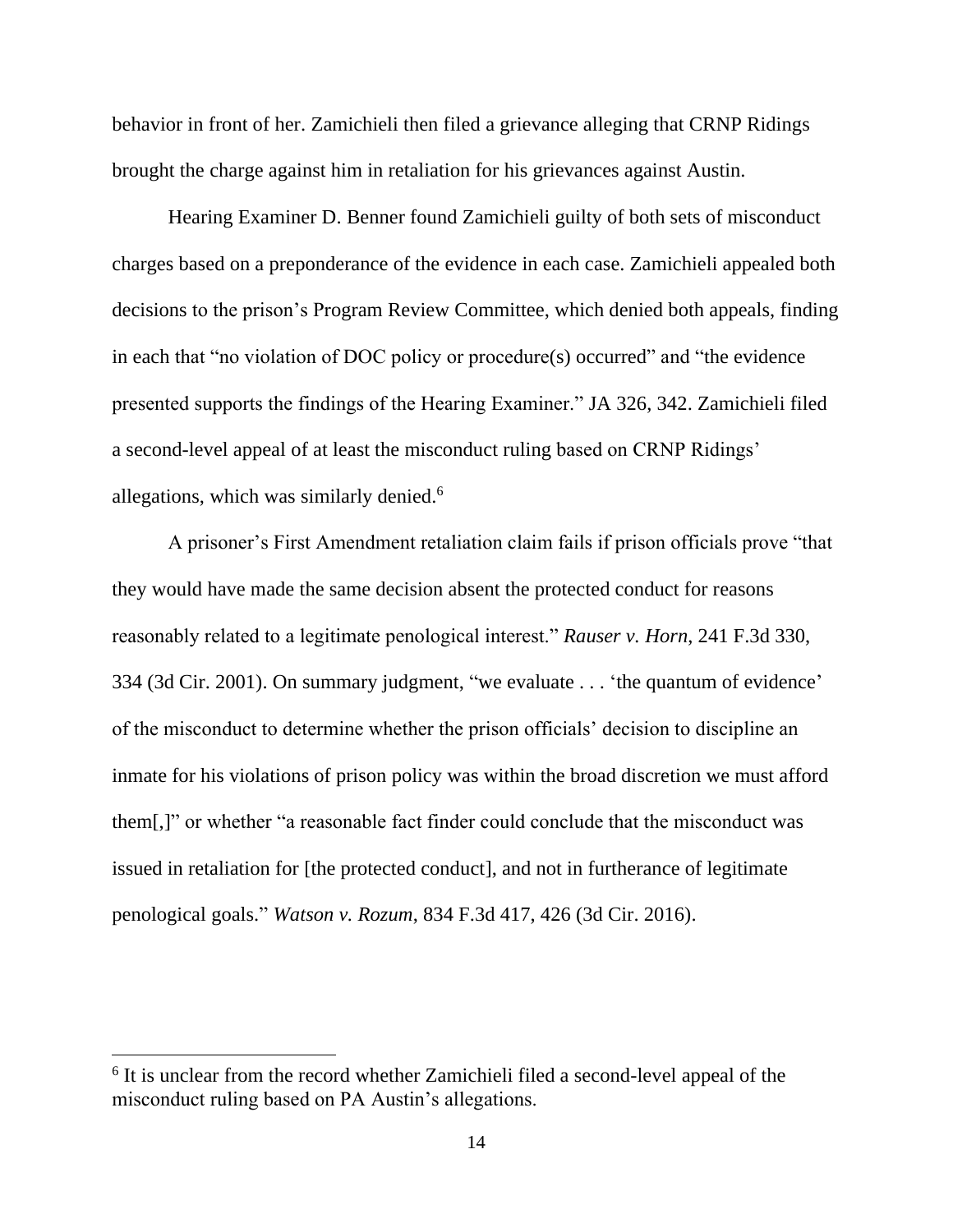No reasonable factfinder could conclude, on the evidence in this case, that either the misconduct rulings or Zamichieli's transfer were the result of anything other than Zamichieli's misconduct. Zamichieli was found guilty of the disciplinary charges brought by CRNP Ridings based not only on her testimony, but also video evidence. And while it seems Zamichieli was found guilty of the disciplinary charges filed by PA Austin based solely on the Hearing Examiner crediting Austin's written report over Zamichieli's, there is significant record evidence supporting that credibility determination. Zamichieli has three pending cases in the United States District Court for the Middle District of Pennsylvania in which, like his claims against PA Austin, he alleges officials at various PA DOC facilities sexually assaulted him. *See* Appellant's Br. at 3 (listing *Zamichieli v. DelBalso*, 3:17-cv-01898-MEM-DB; *Zamichieli v. Ficks*, 3:18-cv-00850-MEM-DB; and *Zamichieli v. Merritts*, 3:20-cv-00180-MEM-DB). Further, in his statement disputing PA Austin's allegation that he exposed himself to her, Zamichieli stated "I do take full responsibility for past actions in regards of prior misconducts in this nature at other facility prior to transfer here at SCI Greene, and I apologize!" JA 137. And both PA DOC's Permanent Transfer Petition for Zamichieli's spring 2017 transfer from SCI Greene to SCI Huntingdon and an affidavit from appellee Superintendent's Assistant Tracy Shawley state that Zamichieli was transferred from Greene to Huntingdon to separate him from education staff member Dr. Kelly due to "inappropriate and unpleasant request slips," ECF Nos. 104-4, -5 (Nov. 5, 2018), which echoes the inappropriate writings Zamichieli admitted to showing PA Austin, JA 393 at 72:24–394 at 75:3.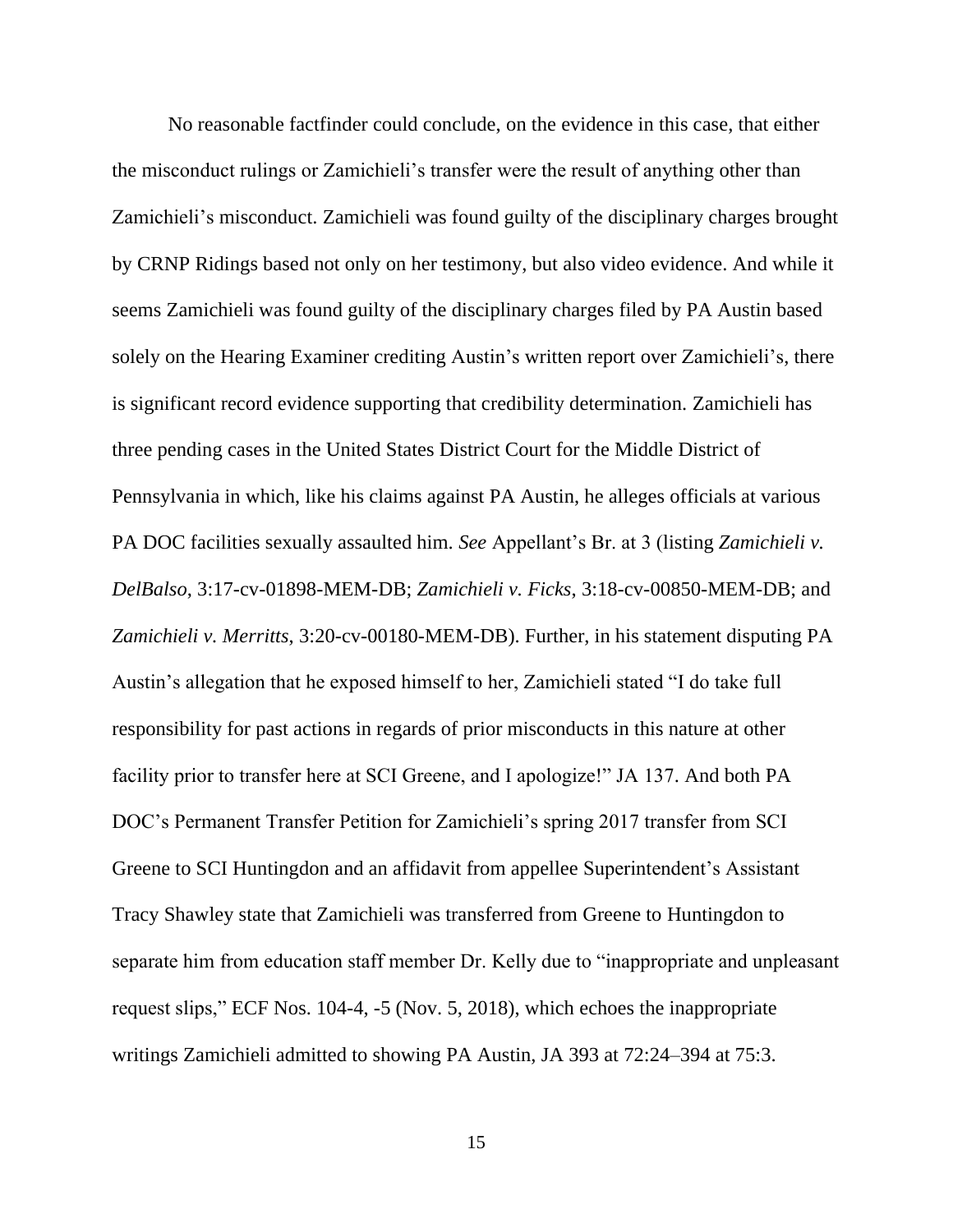As no reasonable jury could conclude that either of the challenged disciplinary charges sustained against Zamichieli or his transfer from SCI Greene to SCI Huntingdon were made in retaliation for his filing grievances rather than for a legitimate penological purpose, those claims do not survive summary judgment.

\* \* \*

For the foregoing reasons, we will affirm the District Court's entry of summary judgment on Zamichieli's retaliation claims, affirm in part and reverse in part the District Court's entry of summary judgment on Zamichieli's Americans with Disabilities Act, the Rehabilitation Act, and Section 1983 Eighth Amendment claims, and remand the cause to the District Court to reinstate proceedings not inconsistent with this opinion.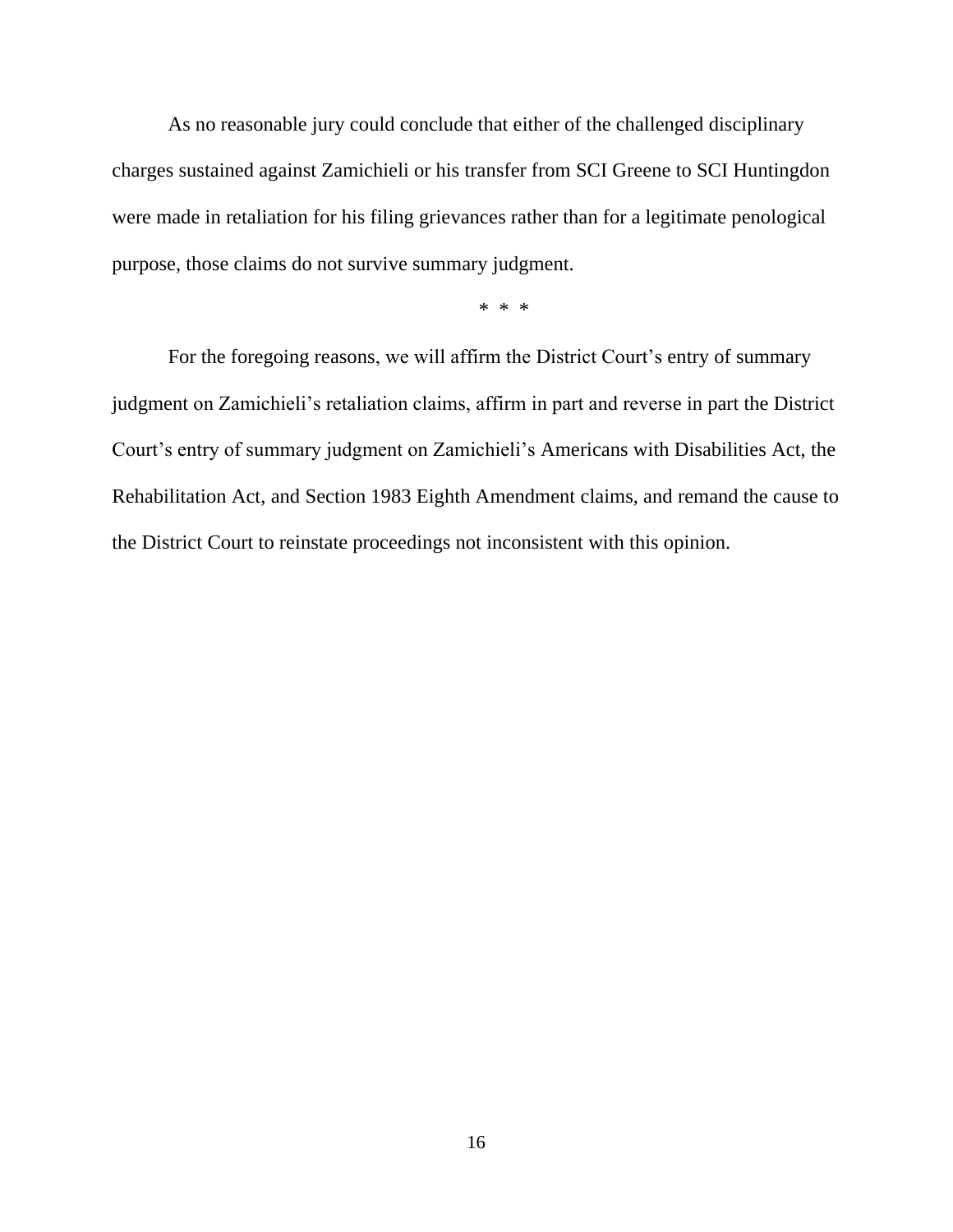## *Zamichieli v. Pennsylvania Department of Corrections*, No. 19-3305 PHIPPS, *Circuit Judge*, dissenting in part

I join the Majority Opinion except for its ruling on inmate Lamont Zamichieli's claim related to his fall from an upper-tier cell. By permitting that claim to proceed to trial against fourteen individual-capacity defendants, the Majority Opinion embraces and endorses Zamichieli's sue-the-whole-prison approach to litigation. That is wrong for several reasons: it improperly collectivizes individual-capacity liability; it indulges in a host of broad, unwarranted inferences; it flips the burden of proof; and it conflicts with a decision of one of our sister circuits on very similar facts. *See Est. of Miller v. Marberry*, 847 F.3d 425, 428 (7th Cir. 2017). I would affirm the District Court's entry of summary judgment against Zamichieli on all counts, and I respectfully dissent in part.

To prevail on his Eighth Amendment claim, Zamichieli must show that the defendants acted with deliberate indifference. That is an exacting standard. It requires more than negligence or even gross negligence; it requires criminal recklessness. *See Farmer v. Brennan*, 511 U.S. 825, 839–40 (1994). To meet this standard, an official must know that an inmate faces a substantial risk of serious harm and must disregard that risk by failing to take reasonable measures to abate it. *See Parkell v. Danberg*, 833 F.3d 313, 335 (3d Cir. 2016) (quoting *Chavarriaga v. N.J. Dep't of Corrs.*, 806 F.3d 210, 229 (3d Cir. 2015)).

On this record, Zamichieli fails to establish a triable issue with respect to deliberate indifference. It is undisputed that Zamichieli never completed the required form to request a cell reassignment but that once he had a seizure, he was reassigned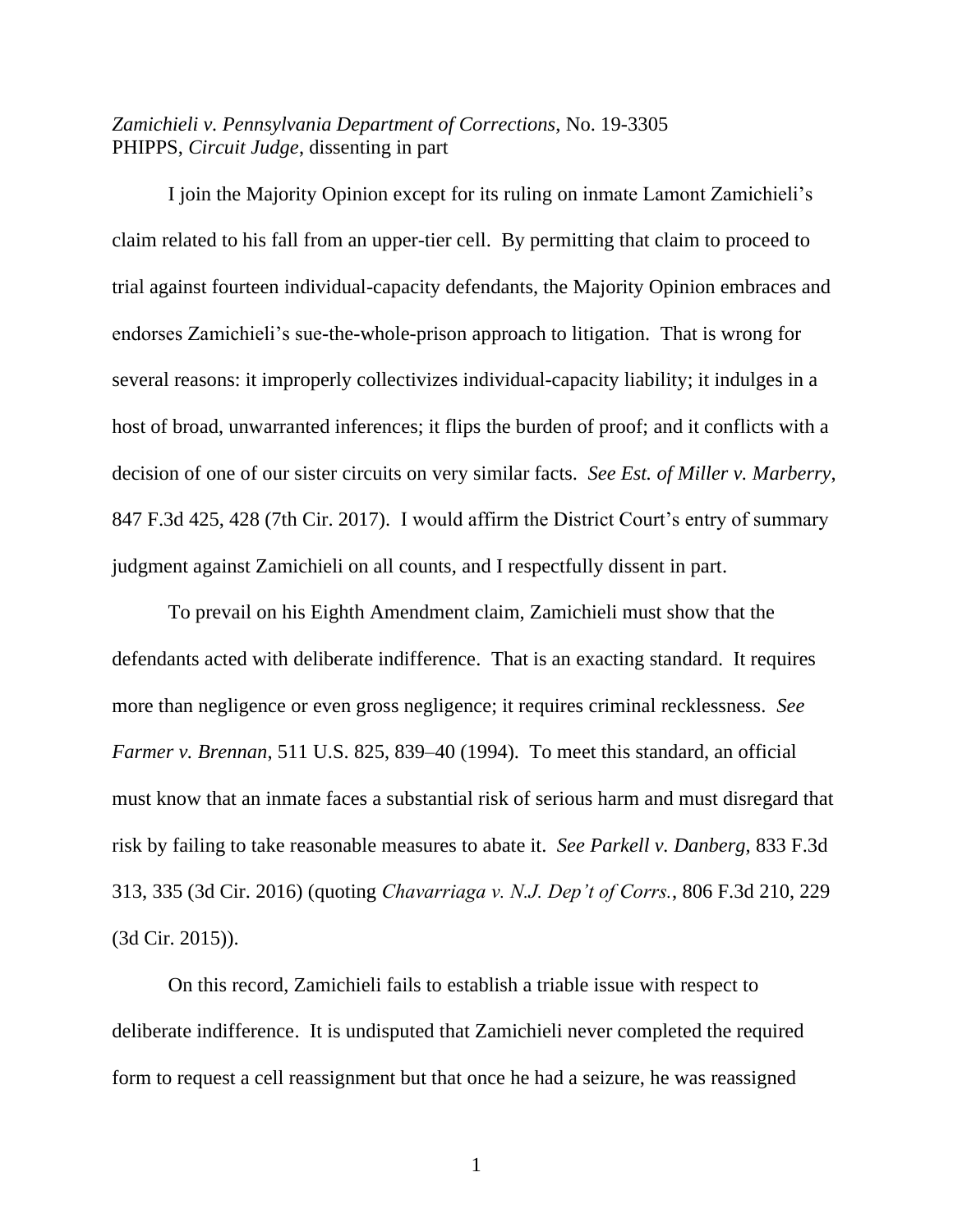from an upper-tier cell to a lower-tier cell within about 24 hours. Such a reassignment was unquestionably a reasonable response to his condition. While removing his belongings from the upper-tier cell as part of the cell reassignment, Zamichieli fell, possibly due to a second seizure. The record evidence, however, does not permit a finding that any individual-capacity defendant acted with deliberate indifference in not reassigning Zamichieli to a lower-tier cell before his first seizure.

# **I. A REASONABLE JURY COULD NOT FIND THAT ANY DEFENDANT HAD A SUBJECTIVE AWARENESS OF THE RISK OF HARM POSED BY ZAMICHIELI'S CELL ASSIGNMENT.**

The Majority Opinion concludes that the record evidence would allow a reasonable jury to find that all fourteen individual-capacity defendants knew that Zamichieli faced a substantial risk of serious harm before his first seizure. The lynchpin evidence for the Majority Opinion is the physician's order for Zamichieli to have a ground-level cell. Two facts greatly diminish the probative value of that order.

First, the mere existence of the order does not mean that each of the fourteen individual-capacity defendants had knowledge of the order's contents. At most, the record evidence could support a finding that one – and only one – of the defendants, Natalie Austin, a Physician Assistant, read the order before Zamichieli fell. Short of supplementing the record with abject conjecture, nothing supports the conclusion that any other defendant had knowledge of the order's contents.

Second, the physician's order is conclusory and does not state why Zamichieli needed a lower-tier cell. Any number of reasons unrelated to a serious risk of substantial harm could support such a conclusion. The physician could have checked the box (and it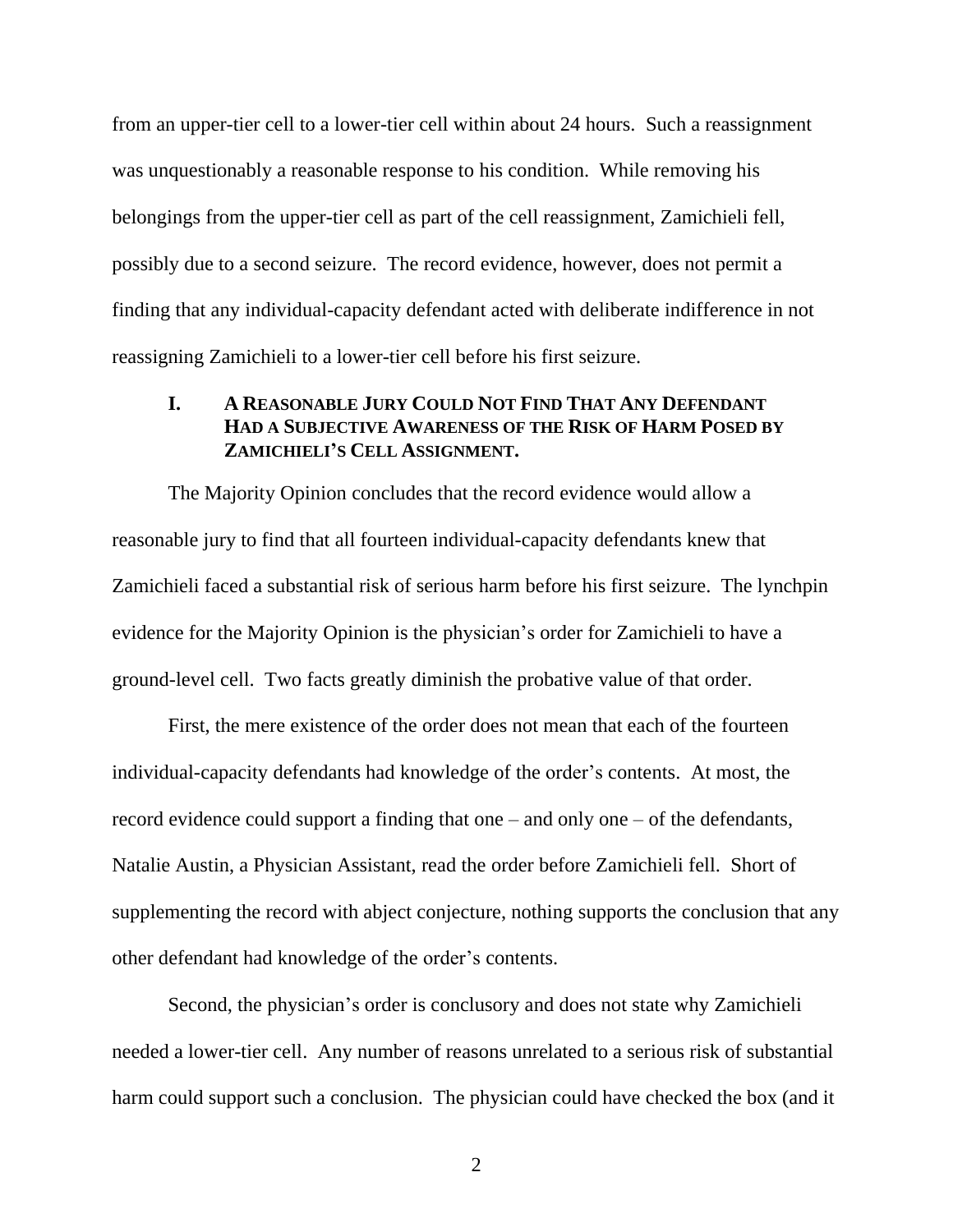is only a box on the form) for a lower-tier cell to account for mobility or accessibility concerns – not for a serious risk of substantial harm. Also, the form's omission of an explanation is legally significant because an explanation *that the form lacks* cannot be imputed to the one individual-capacity defendant who read the form, much less to the other defendants who did not and had no obligation to do so. Thus, the physician's order does not provide a sufficient basis to overcome summary judgment.

Nor does the remaining record evidence of the individual-capacity defendants' knowledge create a triable issue. The Majority Opinion vastly overvalues Zamichieli's oral and written requests for a lower-tier cell based on his seizure disorder. There is no evidence that Zamichieli made those requests to all fourteen individual-capacity defendants. Construed most liberally, the evidence could allow a finding that Zamichieli made requests of seven of them: William Nicholson, Tina Staley, Natalie Austin, Block Counselor Spiker, Corrections Officers Liptak and Price, and Tracey Shawley. But prison officials are not required to believe everything that inmates tell them. To the contrary, the caselaw legitimizes a healthy amount of skepticism with respect to information received from prisoners. *See Marberry*, 847 F.3d at 428 ("Prisoners can be manipulative, using deceit to obtain advantages; guards are accordingly entitled to be skeptical.").<sup>1</sup> Thus, none of the seven individual-capacity defendants with whom

<sup>1</sup> *See also Hudson v. Palmer*, 468 U.S. 517, 526 (1984) ("Prisons, by definition, are places of involuntary confinement of persons who have a demonstrated proclivity for antisocial criminal, and often violent, conduct. Inmates have necessarily shown a lapse in ability to control and conform their behavior to the legitimate standards of society by the normal impulses of self-restraint; they have shown an inability to regulate their conduct in a way that reflects either a respect for law or an appreciation of the rights of others.").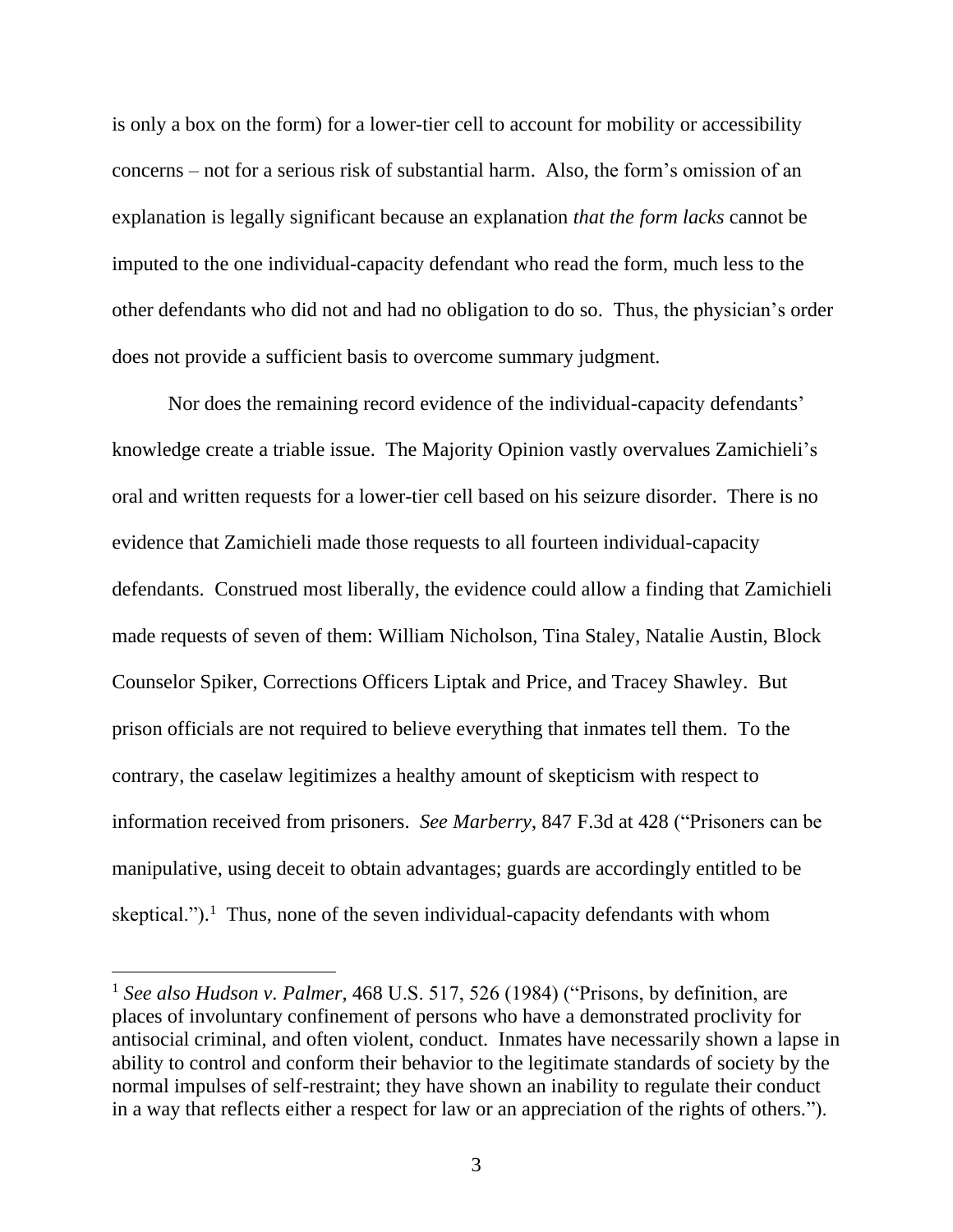Zamichieli communicated were obligated to believe his story without additional corroborating evidence.

That leaves only one individual-capacity defendant, Natalie Austin, who had read the physician's order and was told by Zamichieli about his seizure disorder before his first seizure. Critically, the knowledge of the risk of harm is evaluated subjectively – based on the awareness that each defendant had. *See Farmer*, 511 U.S. at 837. Under that standard, a reasonable jury could not find that any defendant other than Austin knew that Zamichieli faced a substantial risk of serious harm from his upper-tier cell assignment, and summary judgment was properly entered for those defendants.

Instead of accounting for those shortcomings in the record evidence, the Majority Opinion imputes knowledge of the physician's order and Zamichieli's statements to all fourteen individual-capacity defendants, and then holds them responsible for not instantly believing Zamichieli's story. But collectivizing liability is not how summary judgment works – especially under the subjective deliberative-indifference standard that examines the mental state of each individual defendant.

# **II. THE RECORD EVIDENCE DOES NOT CREATE A TRIABLE ISSUE ON WHETHER ANY INDIVIDUAL-CAPACITY DEFENDANT DISREGARDED A SUBSTANTIAL RISK OF SERIOUS HARM TO ZAMICHIELI.**

The deliberate-indifference standard also requires proof that a defendant disregarded a substantial risk by failing to take reasonable measures to abate it. The Majority Opinion offers little factual support or legal analysis for its conclusion that all defendants must go to trial on this issue. Instead, the Majority Opinion relies on a string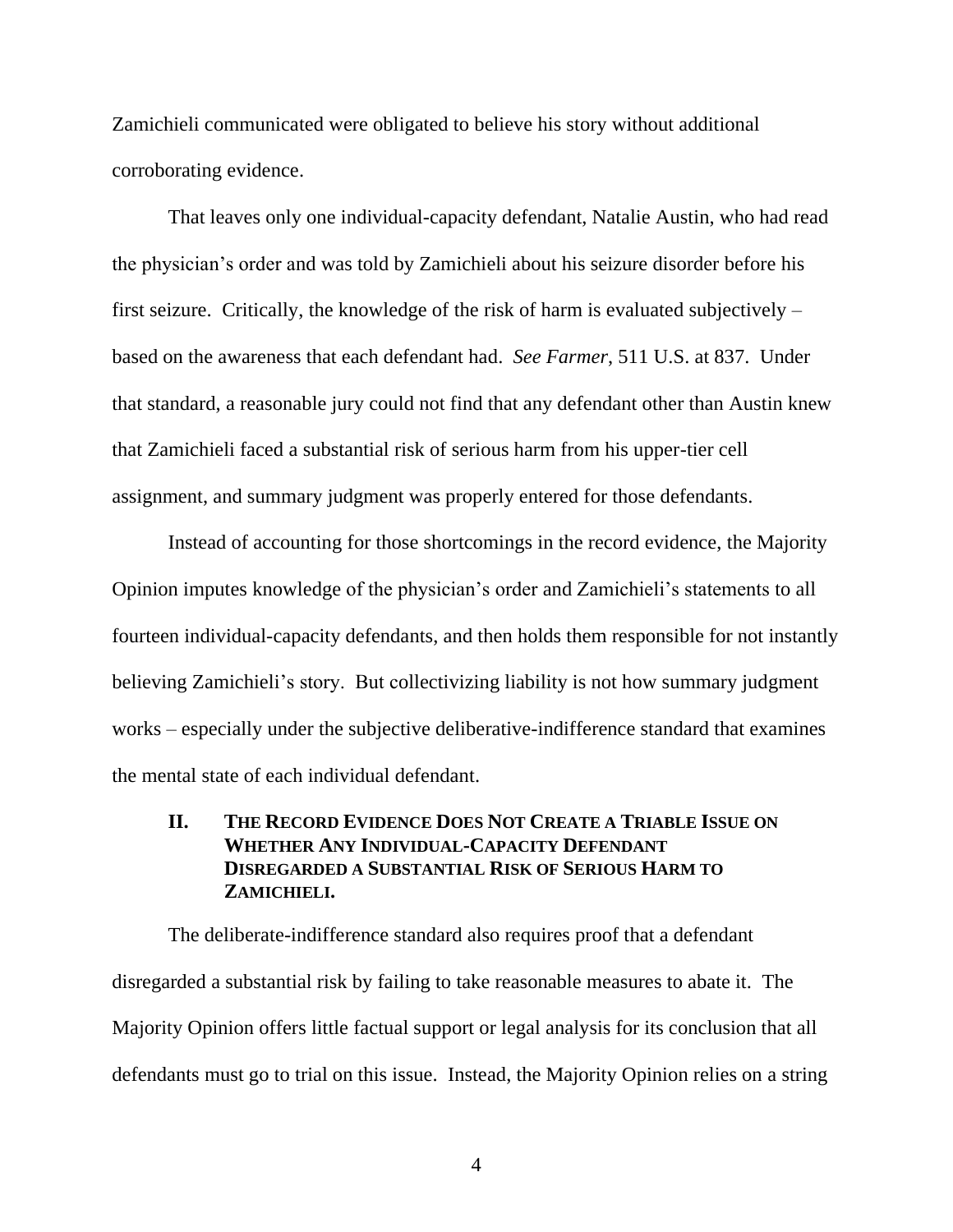of suppositions: *if* one or more individual-capacity defendants knew that Zamichieli should have been housed on the lower tier, and *if* any individual-capacity defendant could have reassigned Zamichieli, *then* a reasonable jury could *infer* that the failure to transfer Zamichieli was deliberate.

For the first link in that chain of inferences, the evidence would allow a reasonable jury to conclude that only one of the defendants, Austin, had the requisite knowledge before Zamichieli's seizure. But Austin was not employed by the prison. Instead, she, along with at least two other defendants – Lori Ridings and Mike Hice – was employed by the prison's outside medical contractor. And as an employee of an outside contractor, it is undisputed that Austin did not have authority over inmate cell assignments. *See Marberry*, 847 F.3d at 428 ("Prisons respond to the risk of manipulative conduct by exploiting the division of labor – for example, by allocating bunk-assignment duties to guards who have computer terminals that enable them to check prisoners' assertions."). Thus, even if a jury found that Austin had the requisite knowledge, she could not be liable for failing to reassign his cell because she lacked that authority.

Even without the ability to reassign Zamichieli's cell, Austin offered to help him. She explained that, to obtain a lower-tier cell, he needed to complete an accommodation form, and she offered to help him complete it. In light of the scope of her authority, that is a reasonable response, making it legally impossible for her to be deliberately indifferent. *See Farmer*, 511 U.S. at 844–45 (explaining that a reasonable response to a known risk absolves prison officials of liability under the Eighth Amendment). While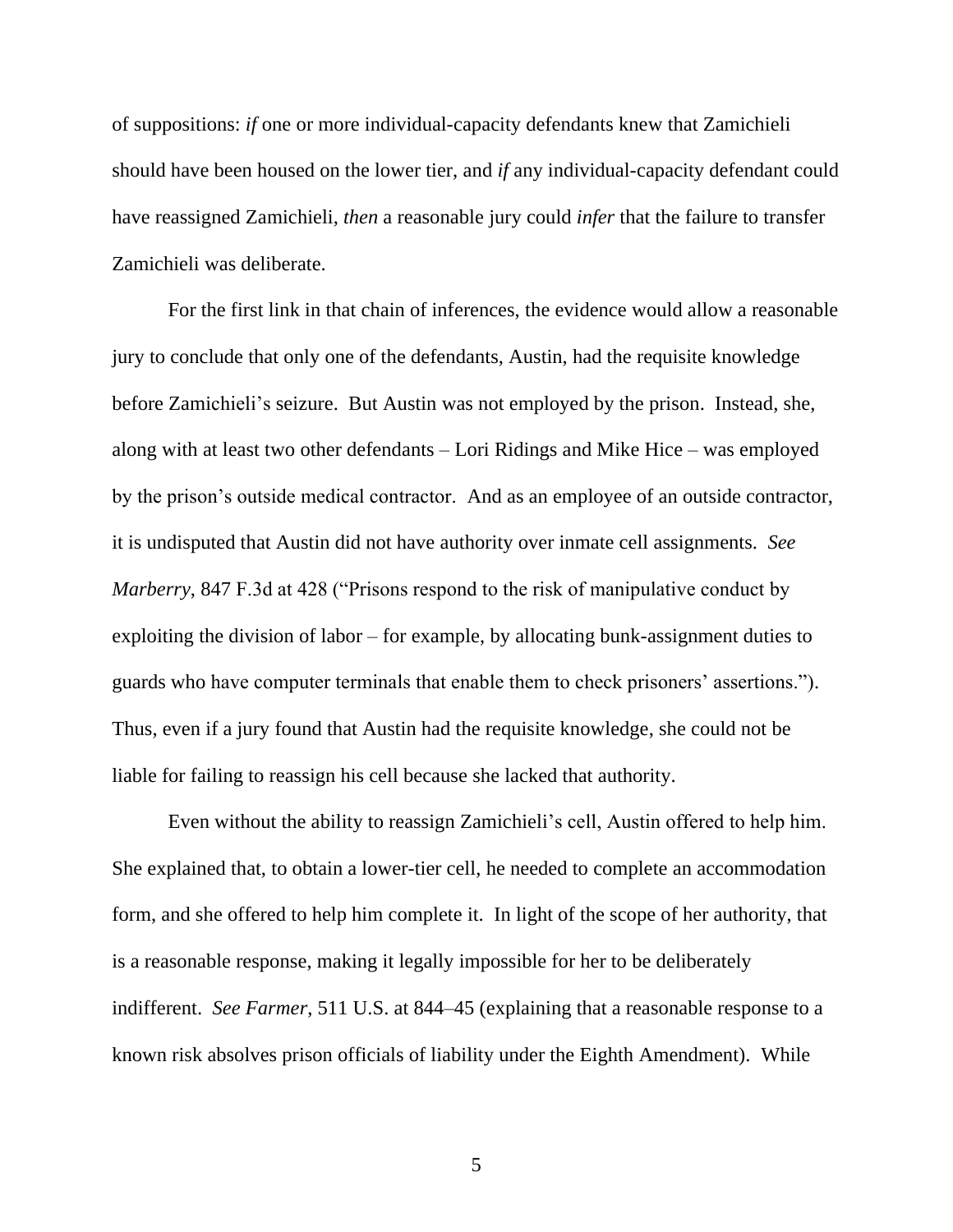Austin's actions were not enough to deter Zamichieli from suing her, they are more than sufficient to prevent a federal court from permitting his claims against her to go to trial.

## **III. THE MAJORITY OPINION CONFLICTS WITH ONE OF OUR SISTER CIRCUITS, AND IT IMPROPERLY SHIFTS THE BURDEN OF PROOF.**

On very similar facts, the Seventh Circuit reached the opposite conclusion. In that case, *Estate of Miller v. Marberry*, 847 F.3d 425 (7th Cir. 2017), an inmate had a doctor's order in his file that he be assigned to a lower bunk but was assigned to an upper bunk. *See id.* at 426; *see also id.* at 429 (Posner, J., dissenting). The inmate told prison guards that he had a brain tumor and needed a lower bunk. *See id.* at 426. But he was not reassigned, and he fell from the bunk and broke his back. *See id.* at 426–27. The Seventh Circuit rejected the inmate's claim because he did not sue "the people responsible for bunk assignments." *Id.* at 427. The Seventh Circuit also explained that prison guards were not obligated to believe an inmate's reports of his own health, especially when the inmate did not follow the proper process for requesting a bunk reassignment. *See id.* That is a lot like this case, except unlike the Majority Opinion here, the Seventh Circuit examined the responsibilities of each defendant along with each defendant's knowledge of the inmate's condition, and it also accounted for the inmate's failure to follow the proper process for seeking a bunk reassignment.

By avoiding those issues, the Majority Opinion has improperly shifted the burden of proof. According to the Majority Opinion, once an injured inmate comes forth with evidence that an unspecified worker at the prison – not necessarily even a prison employee – likely knew of an inmate's risk of harm, then all defendants must prove that